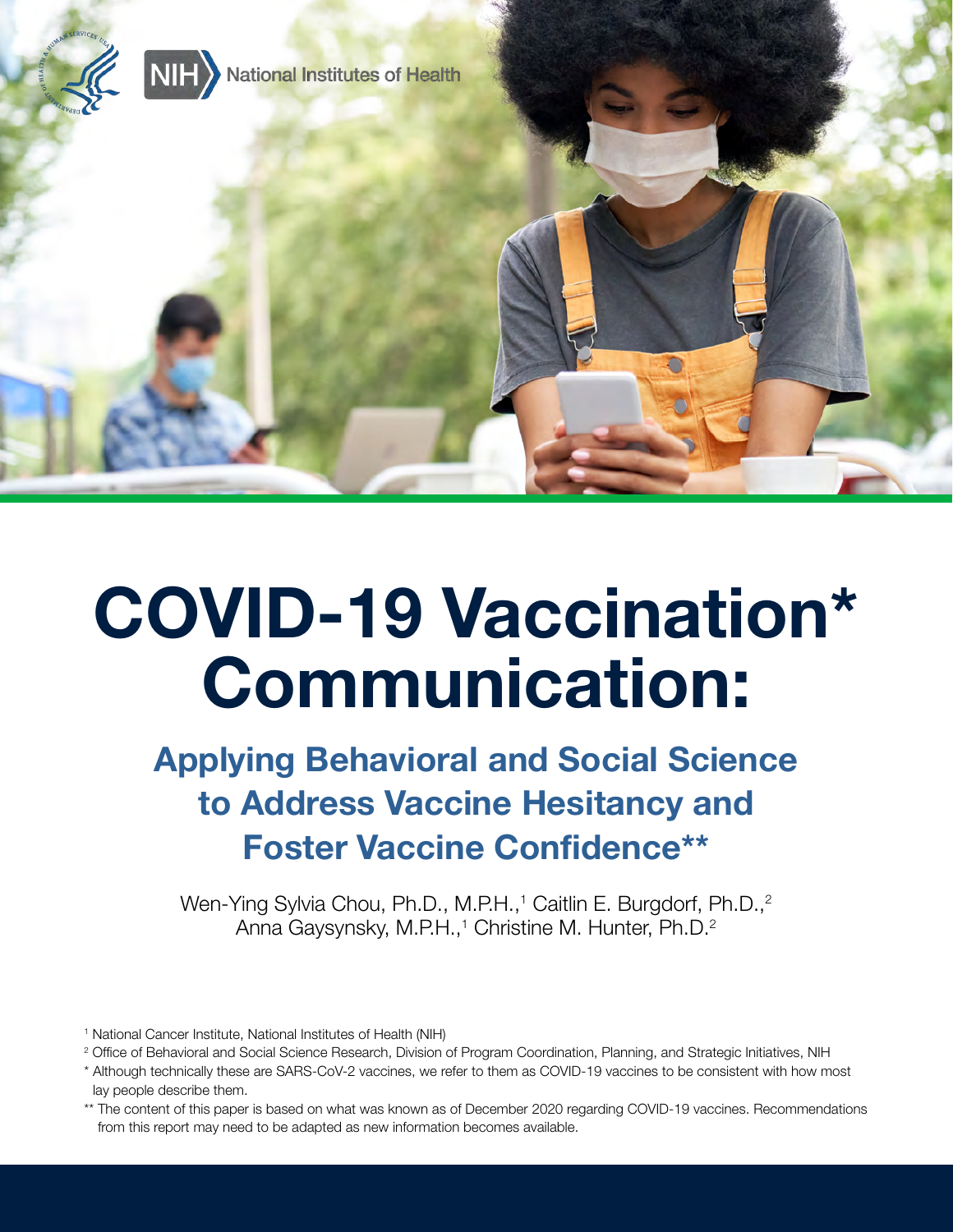## Acknowledgements

#### Members of the NIH Behavior and Social Sciences Research-Coordinating Committee Rapid Working Group on COVID-19 Vaccine Communication

Rebecca Campo, Ph.D., National Heart, Lung, and Blood Institute, NIH Stephanie George, Ph.D., National Institute of Arthritis and Musculoskeletal and Skin Diseases, NIH Chris Gunter, Ph.D., National Human Genome Research Institute, NIH Monica Webb Hooper, Ph.D., National Institute on Minority Health and Health Disparities, NIH Rosalind King, Ph.D., *Eunice Kennedy Shriver* National Institute of Child Health and Human Development, NIH Barbara Mulach, Ph.D., National Institute of Allergy and Infectious Diseases, NIH Janine Simmons, M.D., Ph.D., National Institute on Aging, NIH Rona Siskind, M.H.S., National Institute of Allergy and Infectious Diseases, NIH Robin Vanderpool, Dr.P.H., National Cancer Institute, NIH

#### Expert Panelists

Michele Andrasik, Ph.D., University of Washington Emily Brunson, Ph.D., Texas State University Alison Buttenheim, Ph.D., M.B.A., University of Pennsylvania Joseph Cappella, Ph.D., University of Pennsylvania Tara Haelle, M.A., Tara Haelle Media Alex Kemper, M.D., M.P.H., M.S., Nationwide Children's Hospital Heidi Larson, Ph.D., London School of Hygiene & Tropical Medicine Saad B. Omer, Ph.D., M.P.H., M.B.B.S., Yale University Sherry Pagoto, Ph.D., University of Connecticut Megha Ramaswamy, Ph.D., M.P.H., University of Kansas Amelie Ramirez, Dr.P.H., M.P.H., The University of Texas Health Science Center at San Antonio Ken Resnicow, Ph.D., University of Michigan Brian Southwell, Ph.D., RTI International Victor Sutton, Ph.D., M.P.P.A., Mississippi State Department of Health Kasisomayajula Viswanath, Ph.D., Harvard University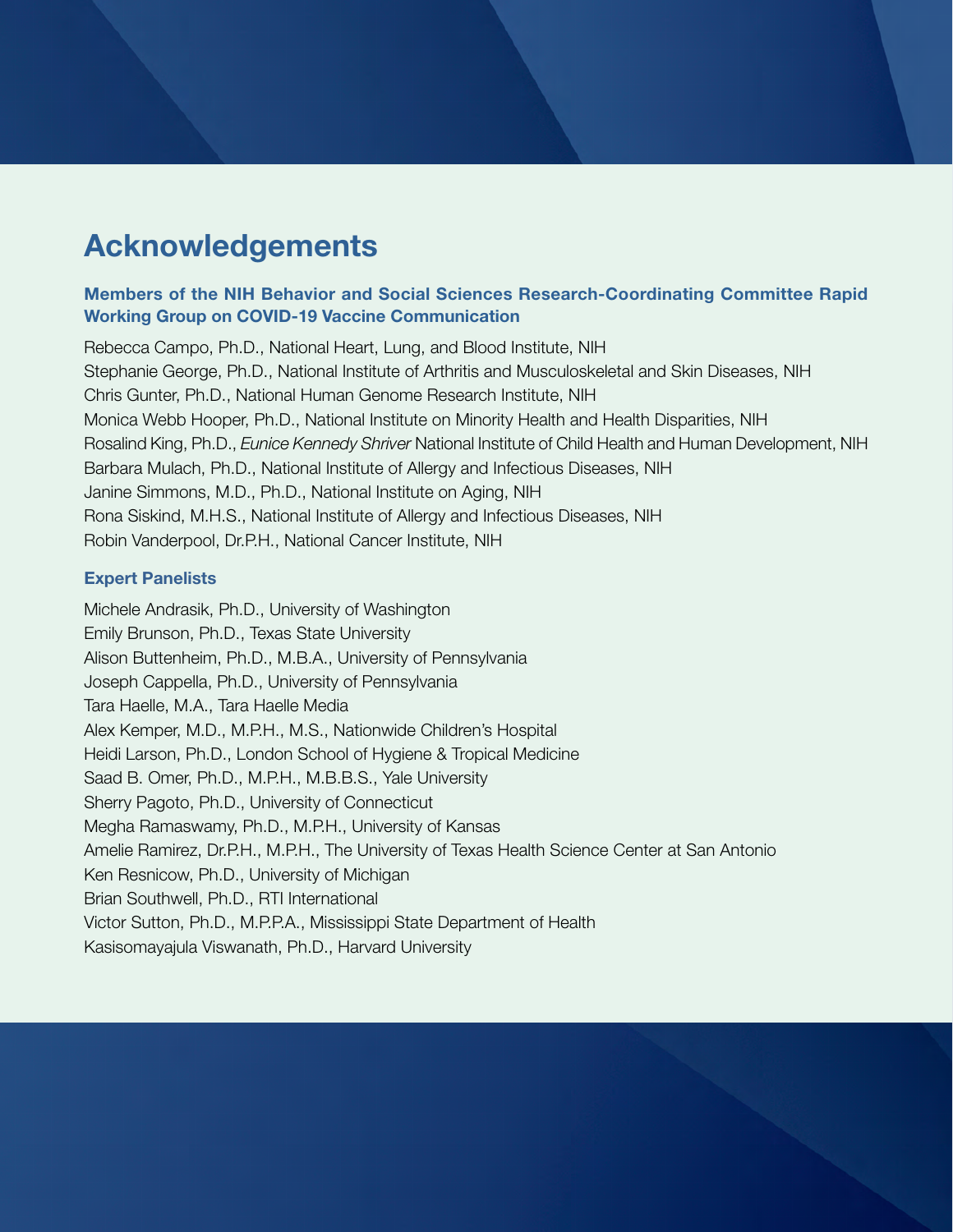# Table of **Contents**

## **Contents**

| 1.2 Address vaccine hesitancy before and during rollout to reinforce COVID-19 vaccine confidence7<br>3.5 Enact value-concordant messaging that is sensitive to the emotional state of the audience17 |  |
|------------------------------------------------------------------------------------------------------------------------------------------------------------------------------------------------------|--|
|                                                                                                                                                                                                      |  |
|                                                                                                                                                                                                      |  |
|                                                                                                                                                                                                      |  |
|                                                                                                                                                                                                      |  |
|                                                                                                                                                                                                      |  |
|                                                                                                                                                                                                      |  |
|                                                                                                                                                                                                      |  |
|                                                                                                                                                                                                      |  |
|                                                                                                                                                                                                      |  |
|                                                                                                                                                                                                      |  |
|                                                                                                                                                                                                      |  |
|                                                                                                                                                                                                      |  |
|                                                                                                                                                                                                      |  |
|                                                                                                                                                                                                      |  |
|                                                                                                                                                                                                      |  |
|                                                                                                                                                                                                      |  |
|                                                                                                                                                                                                      |  |
|                                                                                                                                                                                                      |  |
|                                                                                                                                                                                                      |  |
|                                                                                                                                                                                                      |  |
|                                                                                                                                                                                                      |  |
|                                                                                                                                                                                                      |  |
|                                                                                                                                                                                                      |  |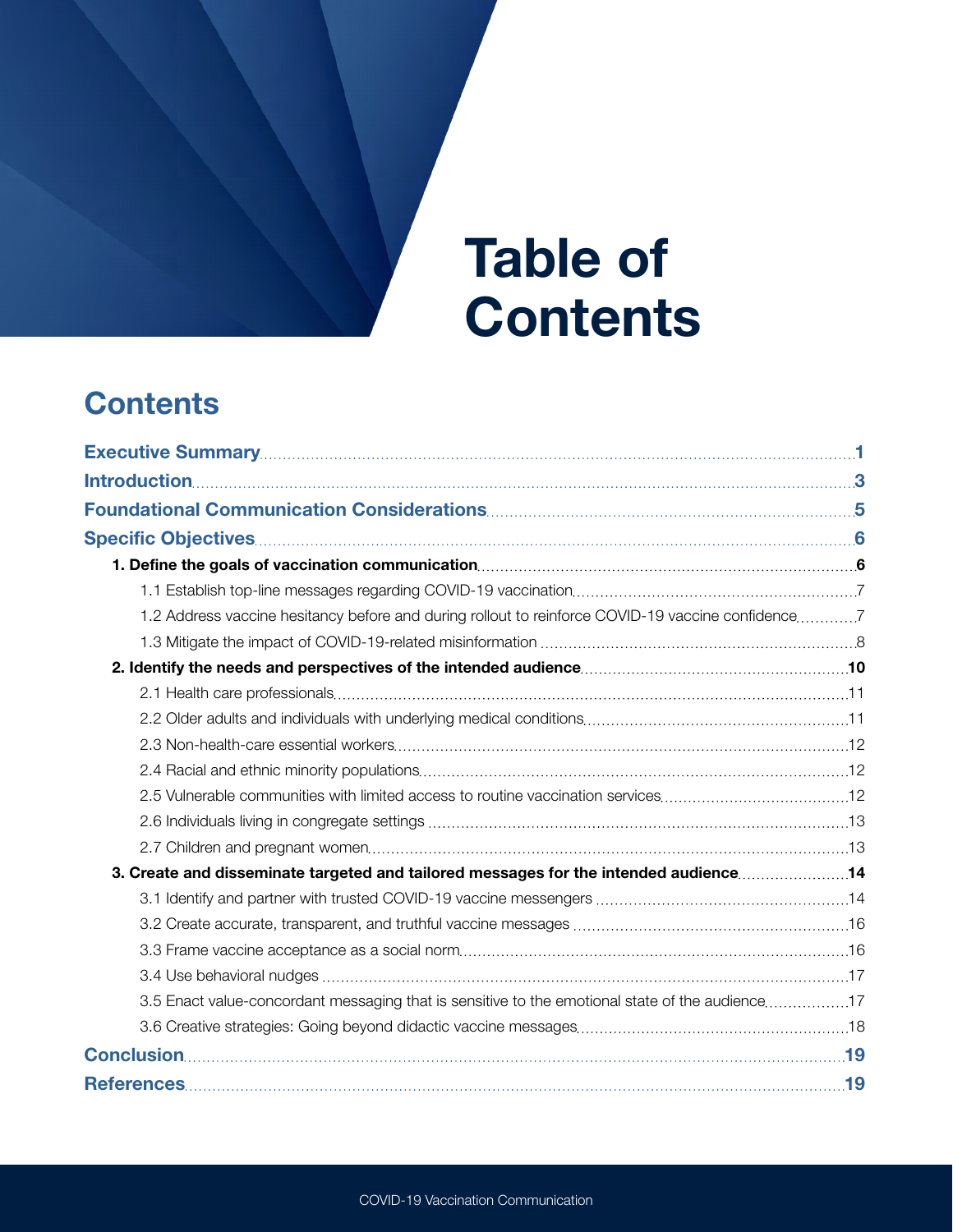# **Executive Summary**

<span id="page-3-0"></span>Although newly developed COVID-19 vaccines are poised to be a powerful tool in the control of the devastating COVID-19 pandemic, the public's confidence in and willingness to receive the vaccines will determine the outcome of this mass-scale public health intervention. This report, which was developed in consultation with leading experts in social and behavioral sciences and public health, outlines evidence-informed communication strategies in support of national COVID-19 vaccine distribution efforts across federal agencies and their state and local partners. The recommendations put forth are actionable and responsive to the unique challenges faced by the United States in responding to the COVID-19 pandemic. The report relies on a few foundational practices of effective health communication, namely **coordinated communication** and consistent messaging, trust building through partnerships, consideration of different health literacy levels in the population, and importantly, prioritizing equity in all aspects of communication. We build on these foundational principles to outline three intersecting considerations for communication efforts (*What* is being communicated, *Who* is the target of the message, and *How* the message is communicated), along with concrete recommendations for targeted and tailored communication that responds to the needs and perspectives of the intended audience.

## WHAT

### Define the goals of vaccination communication

Identification of specific communication goals is necessary to inform the development of message content and format. In addition to provision of top-line information regarding the vaccines, it is important to consider and address underlying reasons for vaccine hesitancy to instill trust. Doing so in an empathic way is crucial to avoid alienating those who have concerns about the development and deployment of these vaccines. Monitoring the spread of both general and COVID-19-specific vaccine misinformation, and taking steps to mitigate its impact, will be critical for successfully addressing vaccine hesitancy. It is important that the goals of communication efforts—whether they focus on the delivery of top-line messages or on addressing vaccine hesitancy and misinformation—continue to evolve in response to emerging pandemic- and vaccine-related information and shifts in public sentiment to sustainably reinforce vaccine confidence.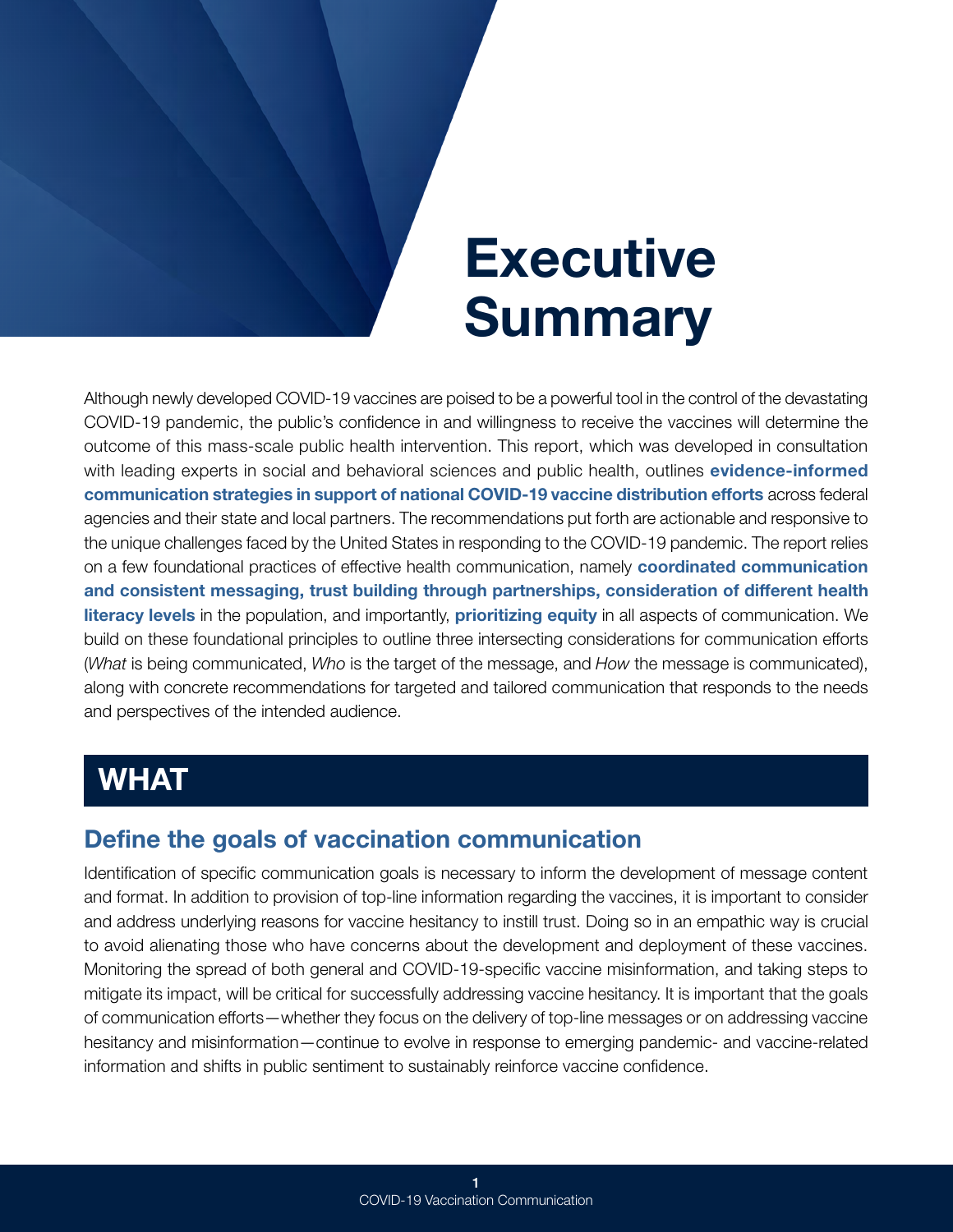### **WHO**

### Identify the needs and perspectives of the intended audience

The COVID-19 pandemic is having a disproportionate impact on communities already experiencing health and social disadvantages by virtue of their race, ethnicity, health status, age, access to health care, occupation, and socioeconomic conditions. To develop the most effective, trustworthy, and equitable communication strategies, the perspectives of the intended audience—including concerns, motivations, values, and information needs—must be considered. These factors should dictate vaccination communication priorities, including understanding and responding to different reasons for vaccine hesitancy in diverse communities. This document highlights some of the unique challenges and factors associated with vaccine hesitancy in specific communities and describes methods that may help increase vaccine confidence in these populations.

## **HOW**

#### Create and disseminate messages tailored to the intended audience

Given the diversity of factors that drive vaccine hesitancy in different groups, communication efforts cannot take a "one size fits all" approach. Effective communication goes beyond the provision of accurate content; it must also be tailored to the community's values and priorities and come from trusted messengers. The only way to truly "listen" to the community is to co-develop and co-disseminate COVID-19 vaccination messages through meaningful partnerships with trusted information sources. In addition to partnering with trusted entities and leaders during message development, certain communication tactics may prove effective across a variety of communication campaigns. For example, it may be helpful to frame COVID-19 vaccination as a social norm that is collectively beneficial and acceptable and to reinforce the idea that vaccination is an apolitical, nonpartisan health care decision. Promotional materials, such as "I got the shot" stickers, may help establish vaccination as a socially supported behavior and enhance vaccine confidence by making vaccination behavior more visible.

Furthermore, modifying the choice architecture in ways that make vaccination the easy and convenient action (for example, by asking people to opt out of rather than opt into vaccination at health care appointments) could increase the likelihood of vaccination uptake, while still preserving autonomy in decision making. However, efforts to promote the vaccines must also take care to ensure that all messages are accurate, transparent, and truthful and neither exaggerate nor minimize the vaccine benefits or risks. Similarly, overactivation of fear and overly directive message framing should be avoided, because these approaches are likely to be counterproductive and heighten vaccine hesitancy. Ensuring value-concordant messaging and eliciting positive emotions, whenever possible, will enhance trustworthiness and increase the impact of the message. Finally, several creative communication strategies, such as the use of personal narratives (e.g., from celebrity spokespeople) and short videos (e.g., "edutainment"), may help effectively convey key messages in an accessible way.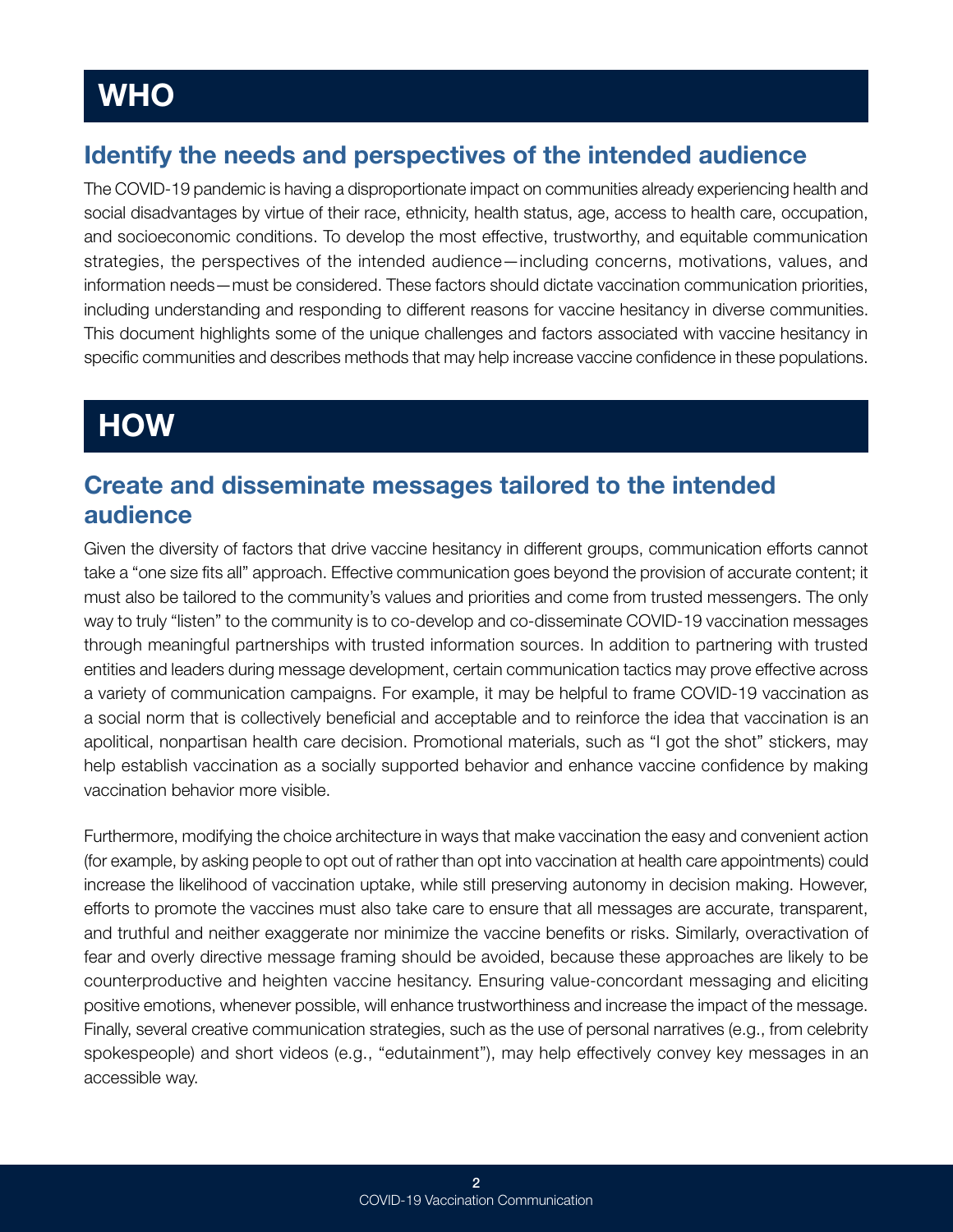## Introduction

<span id="page-5-0"></span>The historic public health crisis resulting from the SARS-CoV-2 (hereafter COVID-19) pandemic has resulted in tremendous mortality and morbidity, as well as unprecedented economic loss and disruption to daily life in the United States and across the world. Long-term control of the COVID-19 pandemic hinges on the development, distribution, and uptake of vaccines. Although highly effective COVID-19 vaccines have been developed rapidly and a phased plan for national vaccine distribution has been established, ensuring the success of national vaccination efforts will require a communication plan to address vaccine hesitancy and foster vaccine confidence. To enhance acceptance and trust in COVID-19 vaccines among the diverse populations in the United States, communication activities should be informed by insights from behavioral and social sciences and continuously adapt to a complex and dynamic vaccination landscape across all phases of vaccine distribution and administration.

Despite the considerable suffering and disruption caused by the COVID-19 pandemic, polls suggest that a sizable proportion of the U.S. population either does not plan to receive a COVID-19 vaccine or is unsure about receiving a vaccine.<sup>1,2</sup> Furthermore, a recent report found that despite the disproportionate impact the pandemic is having on minority communities in the United States, only 48 percent of Black Americans and 66 percent of Latinx individuals surveyed would receive the vaccine even if it was available for free.<sup>3</sup> The hesitancy observed regarding COVID-19 vaccines is, in many ways, understandable given the novelty of the virus, mixed messages about the severity of the disease, concerns about the rapid vaccine development timeline, and perceived politicization of the process.<sup>4</sup> These COVID-19-specific concerns may be exacerbated by factors that reduce vaccine confidence in general, including distrust in traditional sources of health information (e.g., government agencies, scientists, the medical system), the rapid and extensive spread of misinformation online, and disinformation campaigns that take advantage of the divisive public discourse around vaccines[.3,](#page-21-0)5,6

In addition to vaccine hesitancy, the fact that most candidate vaccines require a two-dose regimen administered several weeks apart<sup>7</sup> creates additional challenges for full vaccine uptake. Communication efforts will need to make it clear that individuals will not only need to initiate the vaccine, but also to return to receive another shot at the right time to be fully vaccinated. In addition to logistical complexities, the two-dose regimen could add to communication challenges if individuals experience unpleasant side effects in response to the first dose, making them reluctant to complete the series.<sup>8,9</sup> Experience with other multiple-dose vaccines, like the shingles vaccine, suggests that educational efforts that highlight the efficacy of the vaccine and set appropriate expectations about any initial side effects will be crucial to overcoming this barrier.<sup>8,9</sup>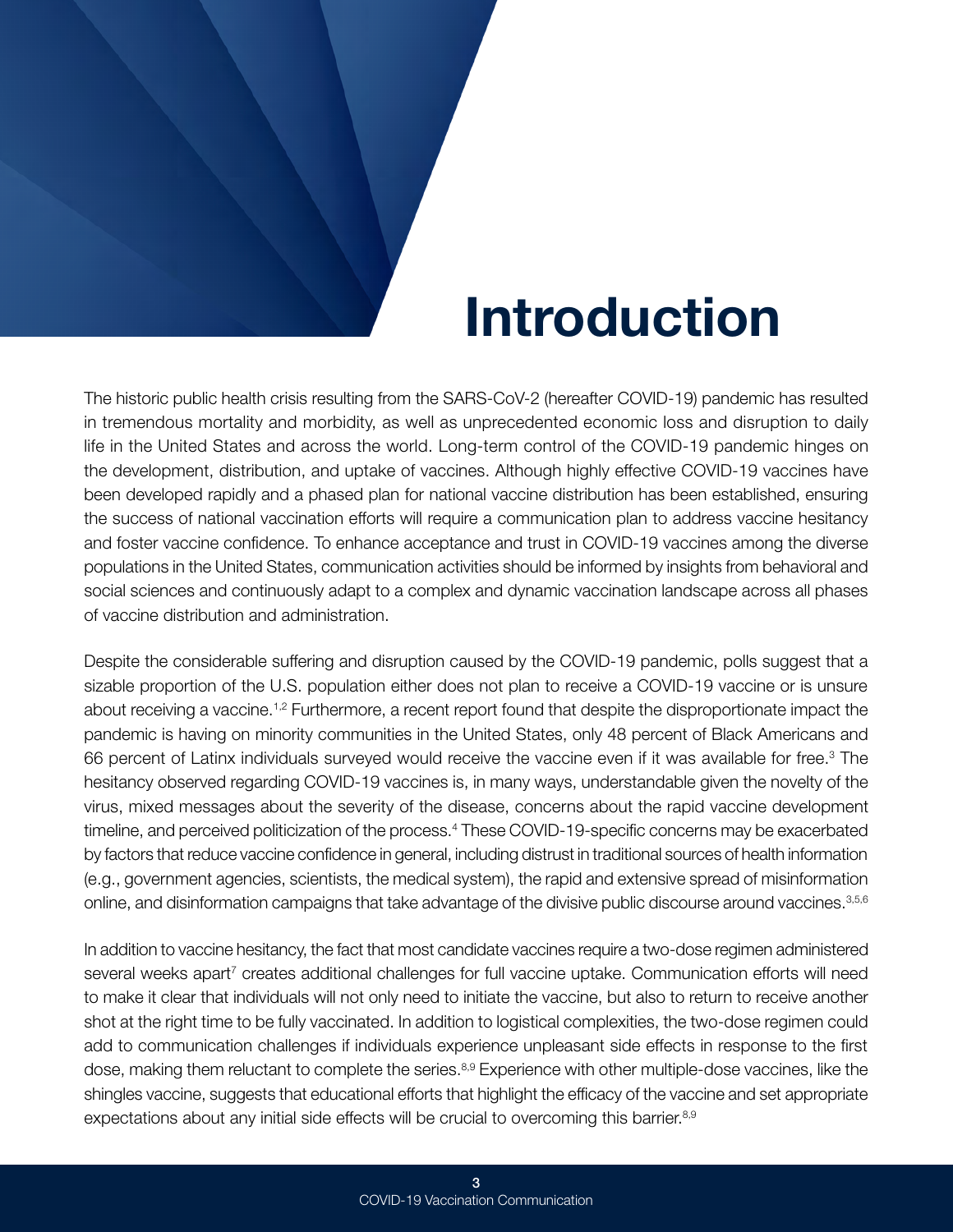It is clear that public health entities charged with communicating about COVID-19 vaccines face notable challenges, including a compressed timeline for developing communication strategies to educate the public about the vaccine and address vaccine hesitancy ahead of rollout. Moreover, vaccination communication must be connected to the broader context of COVID-19 pandemic control, including critical preventive behaviors, such as mask wearing, hand washing, and social distancing. Consequently, the rapid, coordinated dissemination of effective messages will be an essential element in addressing one of the most significant public health challenges in decades. Although ensuring successful vaccine uptake across the nation will require addressing demanding logistical and structural challenges, strategic and evidence-informed communication regarding vaccine safety, efficacy, distribution, and access will also play a key role in the complex national COVID-19 vaccination process. Drawing on behavioral and social science research, in addition to establishing collaborative partnerships with trusted community organizations, can increase the likelihood that COVID-19 vaccine communication endeavors will be successful.

To identify evidence-informed strategies for communicating about COVID-19 vaccines, the NIH [Behavioral](https://obssr.od.nih.gov/program-coordination/nih-behavioral-and-social-sciences-research-coordinating-committee/) [and Social Sciences Research Coordinating Committee](https://obssr.od.nih.gov/program-coordination/nih-behavioral-and-social-sciences-research-coordinating-committee/) formed a COVID-19 vaccine communication working group in September 2020 and convened an expert panel on November 5, 2020. The panel, which comprised 15 leading experts in public health and social sciences (e.g., communication, psychology, behavioral economics, health disparities, anthropology), focused on identifying evidence-informed communication approaches that could guide government entities in communicating COVID-19 vaccine-related information to a variety of constituents. The panel also made recommendations about how these communication strategies could be optimized, tailored, targeted, and delivered to address the unique needs and perspectives of diverse populations. The panel discussion formed the basis of this report, which is designed to summarize evidence from behavioral and social science to inform COVID-19 vaccine communication efforts across U.S. federal agencies and partners at the state and local levels. This report begins by outlining foundational considerations for any public health communication effort and then delves into more specific evidence-informed communication strategies for reducing hesitancy and enhancing confidence in COVID-19 vaccination.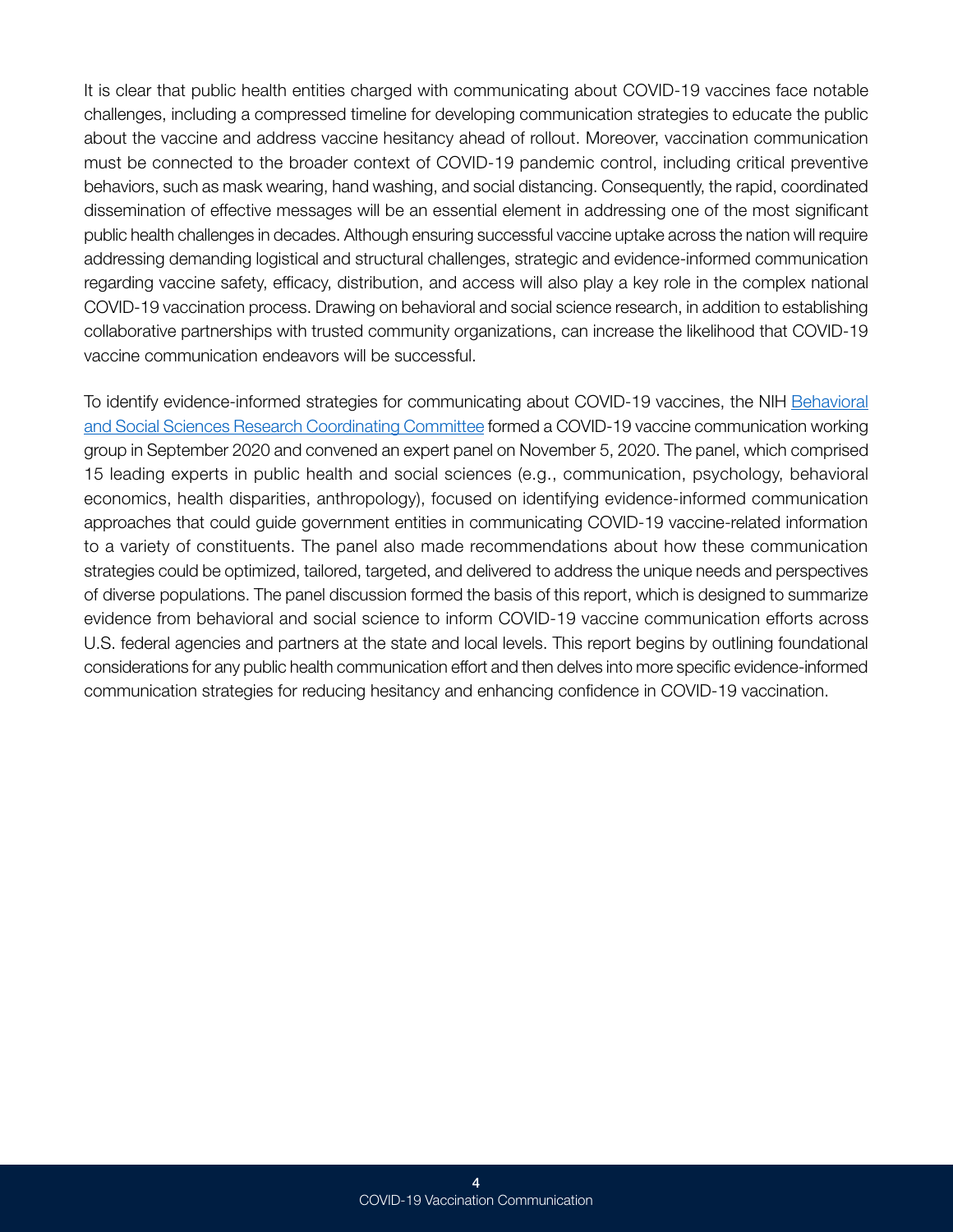# Foundational Communication Considerations

<span id="page-7-0"></span>Effective health communication relies on foundational best practices. Although these are not the primary focus of this report, some of the COVID-19 vaccine communication recommendations highlighted in subsequent sections will build on these general best practices:

- Ensure coordinated communication and consistent messaging: Although a national strategy is important, sustained partnerships with state, local, and community organizations are critical, because most communication ultimately must be locally implemented and coordinated. Message framing may differ depending on the specific community of focus, but it is important to minimize conflicting or distracting messages by keeping message content as consistent as possible.
- Foster transparency and build trust through partnerships: Presenting clear and accurate information that does not exaggrate or minimize the benefits or potential risks is vital. In addition, leveraging trusted sources to disseminate the messages is as essential as the content itself, and it can be accomplished through sustainable partnerships between federal agencies and trusted entities or individuals who reflect the diversity and views of the intended audience.
- Consider the range of health literacy: Plain language and visual representations should be used where possible. Additionally, communication strategies should be developed to accommodate different levels of health literacy (e.g., the capacity to understand health information), digital literacy (e.g., the capacity to discern the credibility of online sources), and science literacy (e.g., understanding of the evolving nature of science). Furthermore, language preferences for those with limited English proficiency must also be taken into account. It is important that translations into other languages be done in a culturally sensitive way so that the information is conveyed in an accurate, nuanced, and accessible manner.
- Prioritize equity: Suboptimal communication has the potential to exacerbate health disparities and undermine the goals of fostering equity and trust. Communicators should make additional efforts to engage with and address the needs of vulnerable, underserved, and traditionally marginalized populations during communication development and dissemination to avoid exacerbating disparities. Communication efforts should be sensitive to the fact that people may have to balance competing priorities.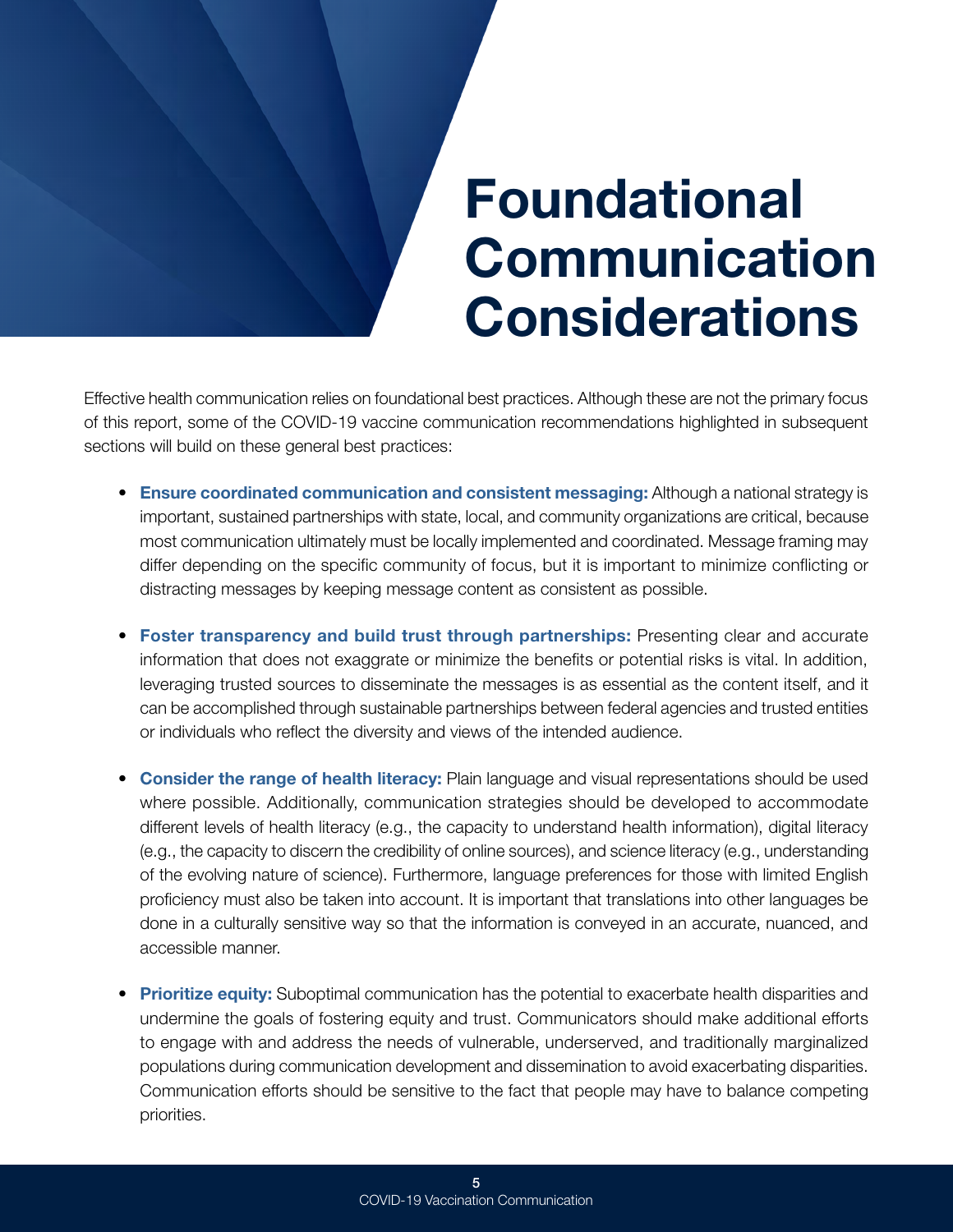# Specific **Objectives**

<span id="page-8-0"></span>This report highlights recommended practices drawn from behavioral and social science research that can be used to inform COVID-19 vaccine communication efforts. The intended users of this report are those charged with COVID-19 vaccine communication across federal health agencies and their partners at the state and local levels. The recommendations put forth in this report are evidence-informed, actionable, and responsive to the unique circumstances and challenges facing the United States with regard to the COVID-19 pandemic.

The recommended strategies are organized around three critical and interrelated strategic considerations that should guide the planning and implementation of COVID-19 vaccine communication:

- 1. Define the goals of vaccine communication (What)
- 2. Identify the needs and perspectives of the intended audience (Who)
- 3. Create and disseminate messages tailored to the intended audience (How)

The following sections provide details and examples for each of the strategic considerations. For any communication planning and implementation effort, all three considerations are important and may intersect in unique ways depending on the goals, target audience, resources, and time available for message tailoring and dissemination, among other practical factors.

## 1. Define the goals of vaccination communication

The first step in any communication effort should be to identify communication goals, because these goals will inform message content, format, mode of delivery, and required partnerships. Within the complex landscape of COVID-19 control and risk mitigation are a number of distinct and high-priority communication goals—such as conveying information about vaccine efficacy and safety, addressing vaccine hesitancy, or mitigating the impact of misinformation—each of which may necessitate a different approach. On the next page, we outline critical considerations for establishing goals in COVID-19 vaccination communication efforts.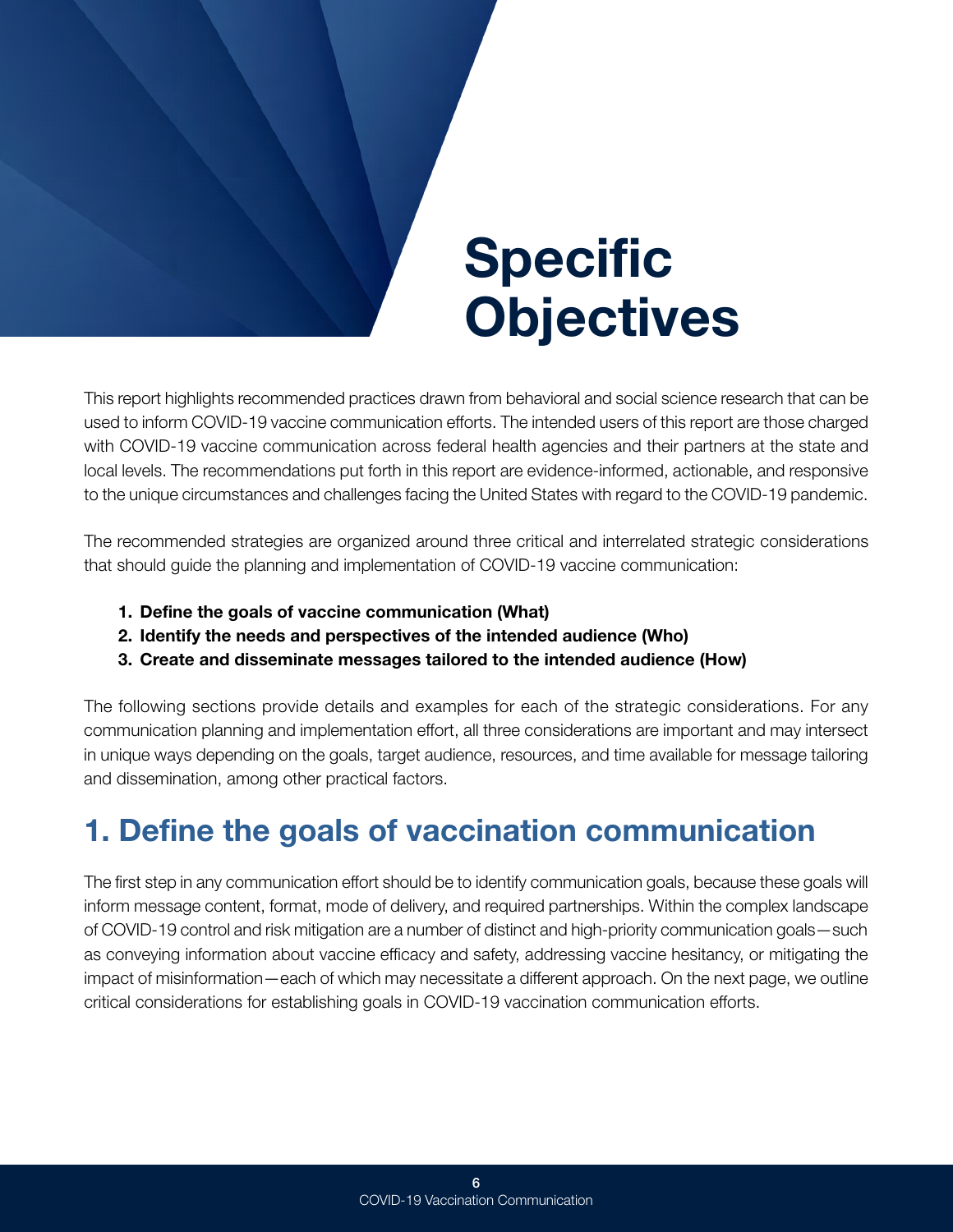#### <span id="page-9-0"></span>1.1 Establish top-line messages regarding COVID-19 vaccination

Developing a core set of messages, along with harmonized themes, images, and branding can help ensure consistency of vaccine information across different entities and sources. Top-line messages should provide accurate vaccine information, acknowledge people's concerns where appropriate, and increase vaccine confidence and acceptance. Currently (as of December 2020), critical content for COVID-19 vaccination messages should include assurance of vaccine safety and efficacy, evidence that the benefits of vaccination (i.e., protection from the virus) outweigh the risks, and a focus on the collective benefits of high vaccination coverage. Emphasizing

#### Key goals of COVID-19 vaccination communication

- Provide assurance of vaccine safety and efficacy.
- Highlight the collective and individual benefits of vaccination.
- Explain the vaccine development, FDA approval, monitoring, and distribution process.
- Address vaccine hesitancy and respond to dominant concerns without judgment or overly directive language.
- Monitor misinformation and develop counter messages.

the importance of completing the two-dose vaccine series will also be critical to ensure adherence. In addition, messages should establish social norms for vaccination—for example, by increasing the perception that members of one's social group plan to or have already been vaccinated<sup>10</sup>—and emphasize how herd immunity resulting from high vaccine uptake can protect the health and well-being of others.<sup>11,12</sup> Finally, vaccination messages cannot be divorced from overall pandemic control efforts and the need for continued preventative behaviors, including social distancing and mask wearing, until COVID-19 community transmission is halted. Messages should therefore clearly explain why vaccination alone, although beneficial, will not offer a quick end to the pandemic, at least in the early stages of rollout.

This core content then can be adapted to fit a given community's context, concerns, and preferred communication channels and developed into a tailored message (detailed in [Section 3](#page-16-1) below). Moreover, in crafting top-line messages, it will be critical to acknowledge and respond to the evolving scientific knowledge about various COVID-19 vaccines, which is an expected part of the vaccination administration process. Topline message content may need to be adjusted to account for any documented differences in the various vaccines, who will receive them, and when they will receive them, so that this information can be quickly and consistently communicated to the public.

#### 1.2 Address vaccine hesitancy before and during rollout to reinforce COVID-19 vaccine confidence

Hesitancy or resistance to vaccination is multifaceted and requires different approaches based on the level of hesitancy and the specific concerns driving hesitancy in the targeted community. For example, for some, vaccine hesitancy may stem from deep distrust of certain institutions, such as the media, government agencies, or pharmaceutical companies.<sup>13,14</sup> For this group, communication from more trusted sources will be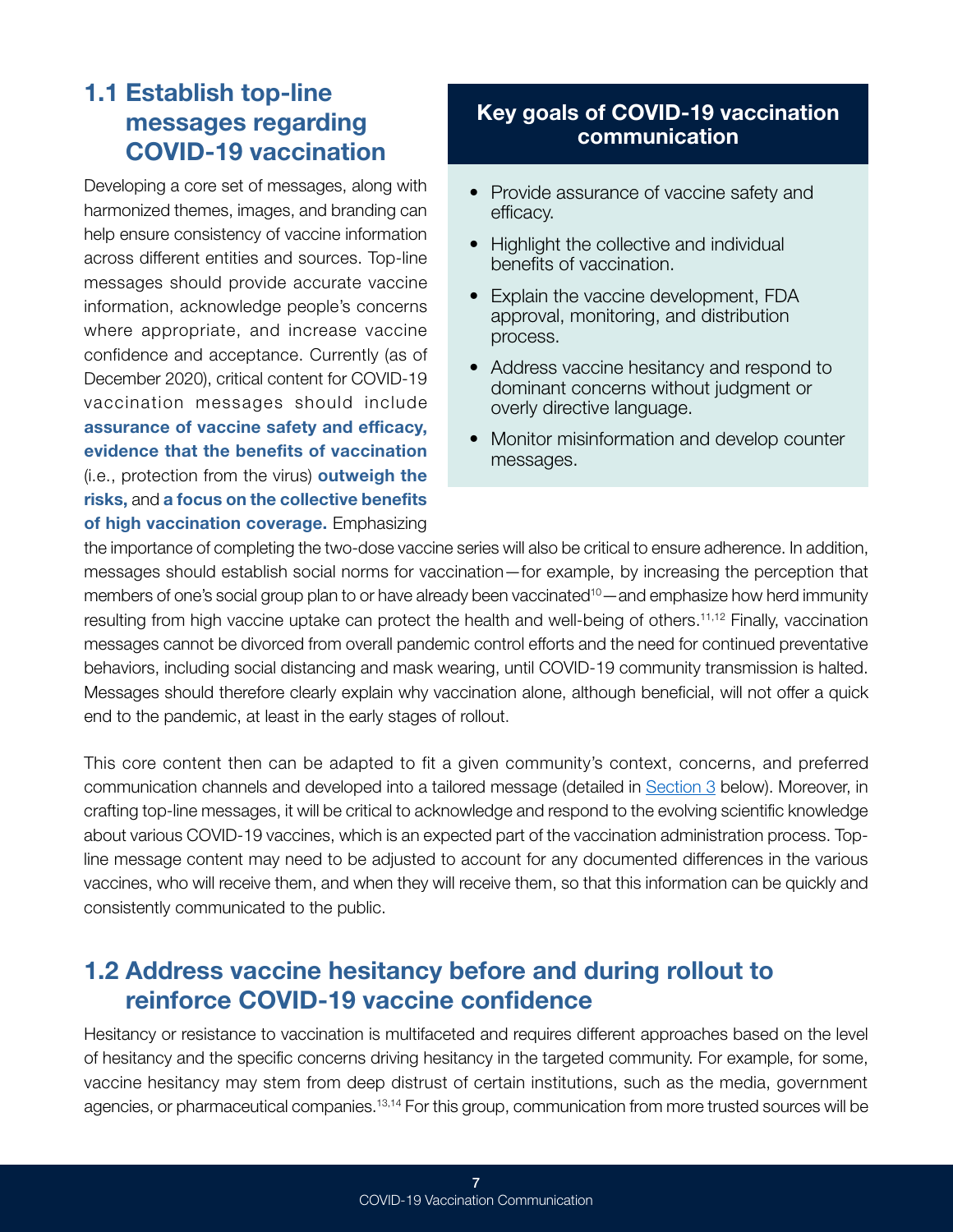<span id="page-10-0"></span>essential to reducing vaccine hesitancy. For others, hesitancy may be driven by concerns over the accelerated development timeline for COVID-19 vaccines. These individuals may be eager to gain knowledge from trusted experts about the steps taken to develop and evaluate the vaccine to support them in making an informed decision about vaccination. Hesitancy arising from the false, but understandable, perception that the development and approval of COVID-19 vaccines has not been as stringent as the process for other vaccines could be addressed by transparently explaining the vaccine development processes from clinical trials to reviews by U.S. Food and Drug Administration (FDA) panels to authorize use to subsequent monitoring for safety and effectiveness. It is important to note, however, that as knowledge about vaccines and rollout evolves, new concerns and questions about particular vaccines may emerge, requiring government agencies and their partners to adjust and respond quickly.

In addition to unique concerns driving vaccine hesitancy, individuals' personal values and beliefs, such as those related to self-determination vs. fatalism or individualism vs. collectivism, are likely to influence uptake of preventative health measures, including vaccination.<sup>15–18</sup> Understanding a community's dominant values and beliefs can help inform the development of effective messages to build vaccine confidence in the community.

Furthermore, a distinction exists between those who may be hesitant about COVID-19 vaccines and those who have complete mistrust in vaccines. A poll conducted in November 2020 found that 42 percent of Americans are hesitant about receiving a vaccine, with 12 percent reporting not trusting vaccines in general.<sup>2</sup> Communicators should avoid grouping those who are only hesitant to vaccinate, but not entirely opposed, with people who are actively opposed to all vaccination. Research on childhood vaccines suggests that there is a window of opportunity for influencing people who are initially vaccine hesitant before their views become ingrained.19 Therefore, hesitancy should be addressed early in the vaccine rollout process, because the longer people stay uncertain and their concerns go unaddressed, the less likely they are to get vaccinated.

For those who have expressed a deeper general mistrust in vaccines, communication should still be **balanced**, empathetic, and compassionate. Even if this approach does not immediately lead to vaccine acceptance, it could help build relationships and trust, which may lead to greater willingness to consider vaccination in the future.20 Furthermore, attempting to directly contradict their anti-vaccine stance could lead to defensiveness and psychological reactance and further reduce their willingness to vaccinate.21 Messages targeting this group might include acknowledgement of some of the dominant concerns about vaccines but emphasize the evidence for the vaccine's safety and efficacy.

More generally, communication efforts targeting any group should avoid judgment, shaming, or excessive directiveness, because messages with these characteristics have been found to be counterproductive in previous public health campaigns.<sup>22,23</sup> Avoidance of judgment allows people to feel that their concerns and values are respected and indeed "heard" by public health officials. Dismissing or leaving these vaccine concerns unaddressed creates an opportunity for anti-vaccine groups to further sow doubt in vaccines and gain credibility for their own misinformation by effectively aligning their anti-vaccine messages with their target groups' core concerns and values.24

### 1.3 Mitigate the impact of COVID-19-related misinformation

The spread of health-related misinformation was a significant public health concern well before the COVID-19 pandemic. During the last decade, vaccine-related discourse online and in the media has been plagued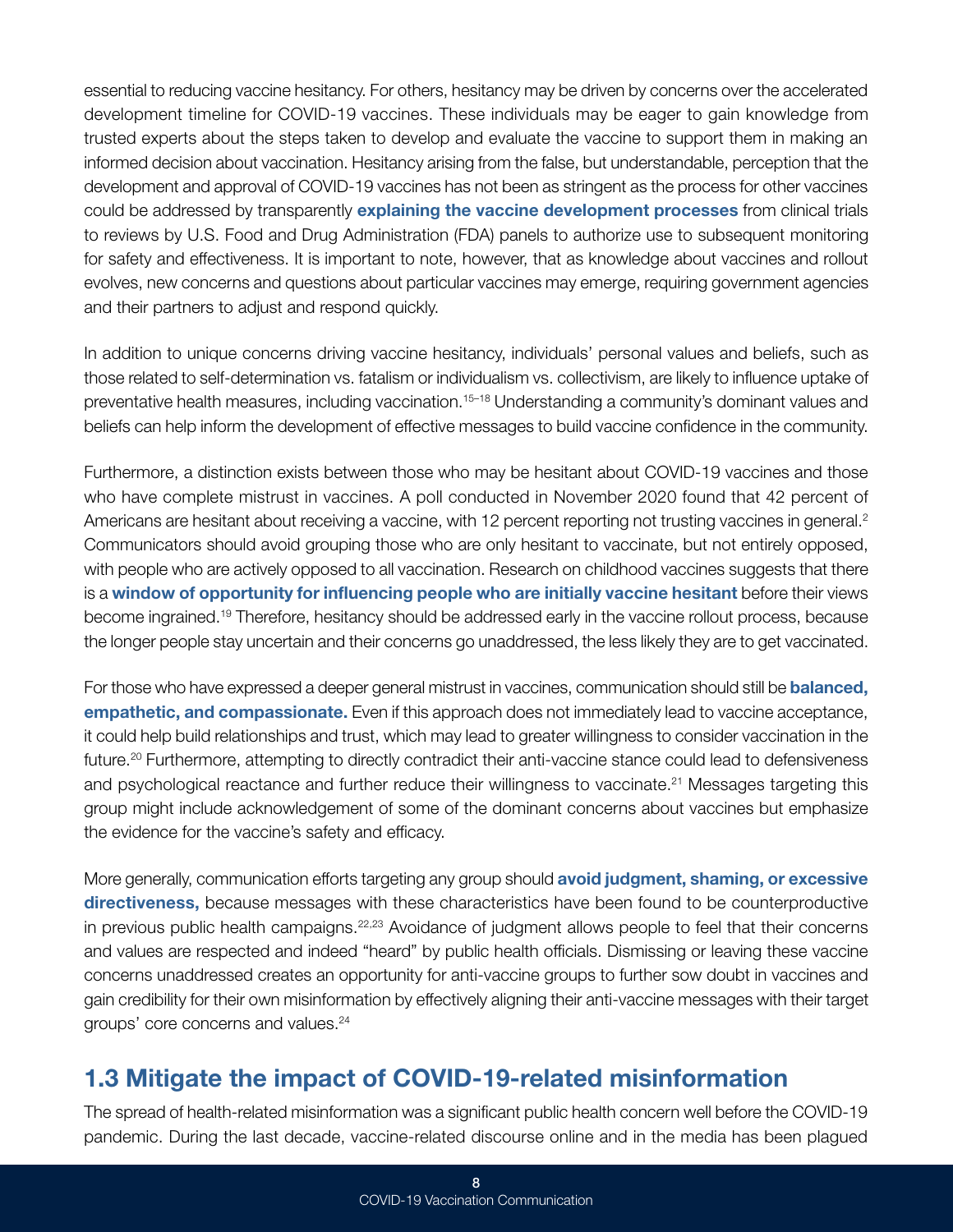by misinformation.25,26 Anti-vaccine groups have leveraged political and social divisions to diminish trust in vaccines, pushed false narratives questioning the safety and effectiveness of vaccines, spread false claims about adverse outcomes, and downplayed the risks of the diseases vaccines protect against.<sup>24,27–30</sup> In the case of the current pandemic response, a recent joint statement from global public health organizations asserted the extent to which misinformation and disinformation have undermined public health response.<sup>31</sup> Social media has facilitated the rapid and widespread sharing of inaccurate information and outright falsehoods about many aspects of the COVID-19 pandemic,<sup>32</sup> from denying or downplaying the severity of the virus to casting doubt on public health guidance to spreading vaccine conspiracy theories. COVID-19 vaccine communication efforts cannot ignore misinformation and must take actions, informed by behavioral and communication research, to identify emerging rumors and respond in a way that is informed by behavioral science.

Real-time, agile, and scalable monitoring of discourse concerning COVID 19 vaccination—including conspiracy theories, rumors, and myths—can support a swiftly developed and implemented response. "Misinformation surveillance" efforts should identify the most prominent sources of misinformation, the tactics being used, and the groups most at risk of being exposed to and influenced by the rumors. This information, in addition to data regarding the dynamics and patterns of misinformation spread, could help inform the appropriate response and best targets for intervention efforts. Understanding the emerging themes, values, logic, or concerns underlying the false claims or conspiracy theories can also inform the **development** of effective counter-messages. Developing competing messages that address the same concerns or beliefs held by those who might be vulnerable to misinformation could be important to countering the effects of misinformation exposure, especially if these counter-messages can penetrate online information silos where misinformation circulates.<sup>33</sup> Research suggests that exposure to detailed messages debunking misinformation can be effective34,35 and that exposure to multiple sources of information outside an individual's siloed communication circle can result in a more accurate credibility assessment.<sup>36</sup> Therefore, broad exposure to multiple sources of factual counterarguments that have been developed according to best-practice recommendations could be an effective way to induce misinformed individuals to update their beliefs.

It is important to recognize that not every piece of misinformation requires an immediate counter-response. Public health organizations do not typically have the resources or capacity to address every piece of misinformation. When a rumor seems to be gaining widespread traction and has the potential to either cause harm or undermine critical health promotion efforts, however, intervention will be required. Correcting the false claim contained in the message, exposing the tactics used by disinformation agents, and inducing skepticism by highlighting the ulterior motives of these actors are all potentially effective strategies for mitigating the impact of misinformation.37–39 Communication research also points to a few general actions to *avoid* when responding to misinformation: (1) Do not repeat the falsehood, because such repetition can have a priming effect. (2) Do not assume that those who are generally well informed about health information are immune to being influenced by falsehoods. (3) Do not assume a one-time effort will be sufficient, because communication effects are often incremental and require persistence and consistency.<sup>39</sup>

Finally, although research suggests that certain tactics can effectively mitigate the impact of misinformation and that debunking can work in certain situations, preemptive measures that either prevent people from being exposed to misinformation in the first place or allow them to identify and dismiss misinformation when they encounter it could be the more effective approach. For example, communication science indicates that inoculating people against misinformation by warning them about potential misinformation exposure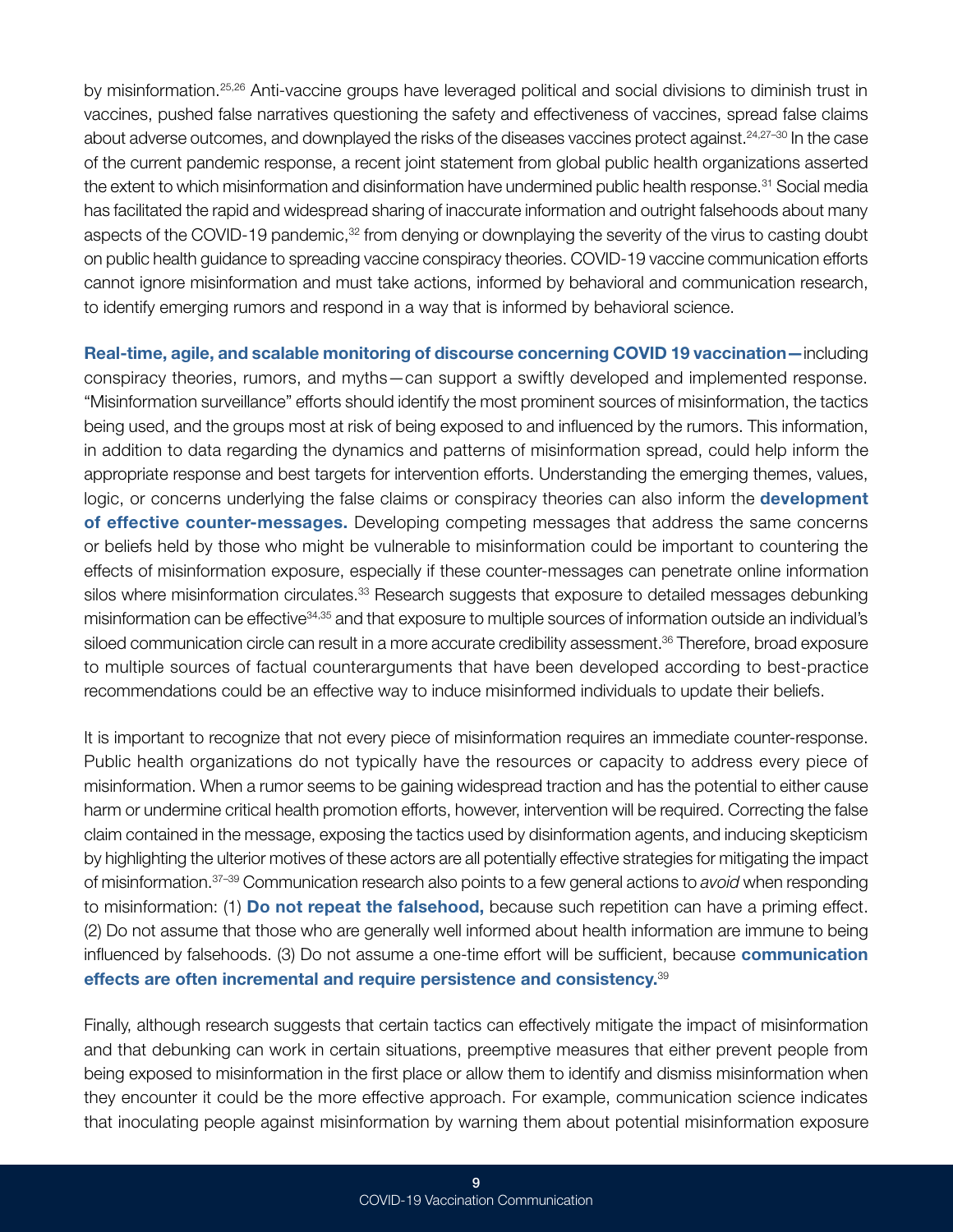<span id="page-12-0"></span>and preemptively refuting a "weak" version of the misinformation could make people more psychologically resistant to misinformation.40

### 2. Identify the needs and perspectives of the intended audience

To develop the most effective and equitable communication strategies, efforts must be made to first identify and understand the perspectives of the intended audience. Indeed, **audience segmentation** is a critical step in message development.<sup>41</sup> Once the target audience is defined, **population-specific concerns,** motivations, and information needs must be considered. Vaccination decisions will, in part, depend on perceptions about individual and community risk. For example, young adults may be less concerned about their own health but more motivated to prevent infection in older family members. For some, a motivating factor may be returning to work or resuming social gatherings, whereas older adults and those with comorbid health conditions may be more motivated to reduce their own risk for severe illness or death.<sup>42</sup> It is also important for public health communicators to understand that their audiences are not "blank slates," and previous experiences and mental models of disease, vaccines, and risk will influence response to messages and recommendations.43 Furthermore, it is important to recognize that getting vaccinated against COVID-19 may not be the highest priority for some people, who may perceive other risks (unemployment, food insecurity, deportation) to be a much greater threat to their well-being.

Importantly, the COVID-19 pandemic is having a disproportionate impact on people who already experience disadvantage by virtue of their race, ethnicity, and socioeconomic conditions. Research shows that racial and ethnic minorities, in addition to having less access to health care, are more likely to be infected and have poor outcomes after infection with COVID-19, such as being four to five times more likely to be hospitalized.<sup>44,45</sup> Some communities of color also have historically justified distrust of the medical system, which requires careful attention and understanding. Transparent and effective communication must acknowledge and address this interplay between population-specific needs and motivations, vaccine allocation and distribution, and the current and historical context driving hesitancy in various high-risk populations.

Another key consideration in audience segmentation, given that the initial availability of vaccines is likely to be limited, is alignment with the vaccine rollout process developed by the federal, state and local governments.<sup>46,47</sup> Certain factors—such as risk for acquiring infection, risk for severe morbidity and mortality if infected, and potential to transmit infection to others—will determine an individual's vaccine access over time. When limited doses of the vaccine are available, individuals working in health care settings will be the first to be eligible for vaccination, followed by those at highest risk for poor outcomes, such as those with highrisk comorbidities and individuals 65 years of age or older. Other populations of focus include those who perform the essential functions of society other than health care (e.g., public safety, food supply chain, school and daycare personnel); those at increased risk of acquiring COVID-19, such as those living or working in congregate settings; and those with limited access to health care, such as rural communities and individuals experiencing homelessness. The initial response to vaccine rollout (e.g., rate of uptake, expressed hesitancies and concerns, any purported serious adverse events) will have a substantial impact on subsequent vaccination in later groups. Therefore, it is imperative that vaccination communication efforts that can rapidly address emerging concerns are in place for the first groups who are allocated to receive the vaccines.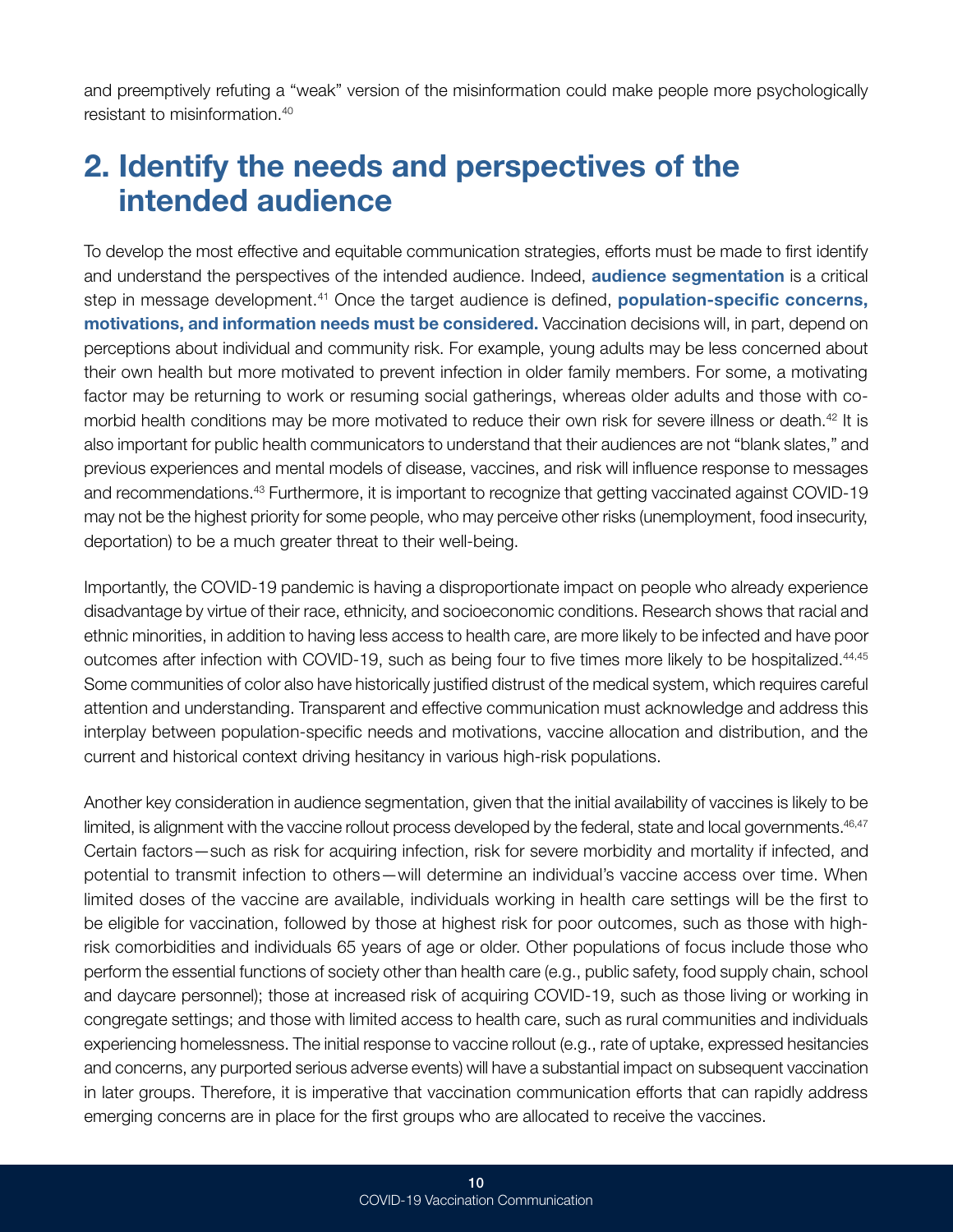<span id="page-13-0"></span>Important population-specific considerations and concerns could contribute to lower vaccine confidence, and communication strategies must be mindful of these issues to be effective. The sections below highlight a sample of specific populations to consider. Note that this is not a comprehensive list but is intended to illustrate a range of communication considerations based on unique population attributes and contexts. Additionally, communication efforts must account for intersectionality across age, health status, race, and other sociodemographic factors.

#### 2.1 Health care professionals

Frontline health care personnel, as well as ancillary staff who work in health care settings, will be prioritized for initial vaccine access.48 Concerningly, vaccine hesitancy has been reported in this group, with recent reports suggesting that only about two-thirds of health care workers are willing to be inoculated with COVID-19 vaccines.49 Hesitancy among health care workers seems to be less about overall distrust in vaccines or in the institutions developing the vaccines and more connected to specific concerns about the lack of longer term data on efficacy and potential side effects of the new vaccines.<sup>49</sup> For this group, **clarity and transparency** of information concerning the rigor of the clinical trial process, ongoing safety data from clinical trials, and the FDA approval process (including Emergency Use Authorization) is likely to increase vaccine confidence and uptake. Ensuring accurate and transparent vaccine messaging and increasing vaccine confidence among health care workers is foundational to successfully instilling vaccine acceptance in other populations. When health care professionals are vaccine confident and commit to vaccinate themselves, they are more likely to discuss and recommend vaccination to their patients, serving as vaccine champions and hence contributing to broader vaccine acceptance across communities.

### 2.2 Older adults and individuals with underlying medical conditions

Older adults (65+ years of age) and individuals with high-risk medical conditions (e.g., diabetes, heart disease, chronic obstructive pulmonary disease, cancer) or risk factors for severe COVID-19 illness (e.g., smoking,  $\Delta$ obesity)<sup>50</sup> will be another priority group for vaccination due to their increased risk for infection and related complications.46 Older adults living in long-term care facilities are recognized to be especially vulnerable, and additional considerations relevant for this population are discussed below (see [Section 2.6](#page-15-1)). Many older adults are justifiably worried about getting severely ill from the COVID-19 virus, and many are ready to be "first in line" to get inoculated.<sup>51</sup> A substantial proportion of this highly heterogeneous group, however, still may be hesitant about receiving the vaccines.<sup>51</sup> This hesitancy may be further exacerbated by social media misinformation, with some research suggesting that older individuals might be particularly vulnerable to being misled in the digital environment.<sup>52</sup> Note that whereas older age and health risk factors affect all segments of society, many high-risk medical conditions are more prevalent in some racial and ethnic minority groups, as well as underserved low-income and rural populations. For instance, people in communities of color are more likely to develop serious illness following COVID-19 infection, in part due to higher rates of underlying health conditions.44 Many individuals at the highest risk for the poor health outcomes may also have the most limited access to health care and reliable health information. As such, facilitating access to vaccine information at the appropriate health literacy level will be particularly important when developing messaging for these groups.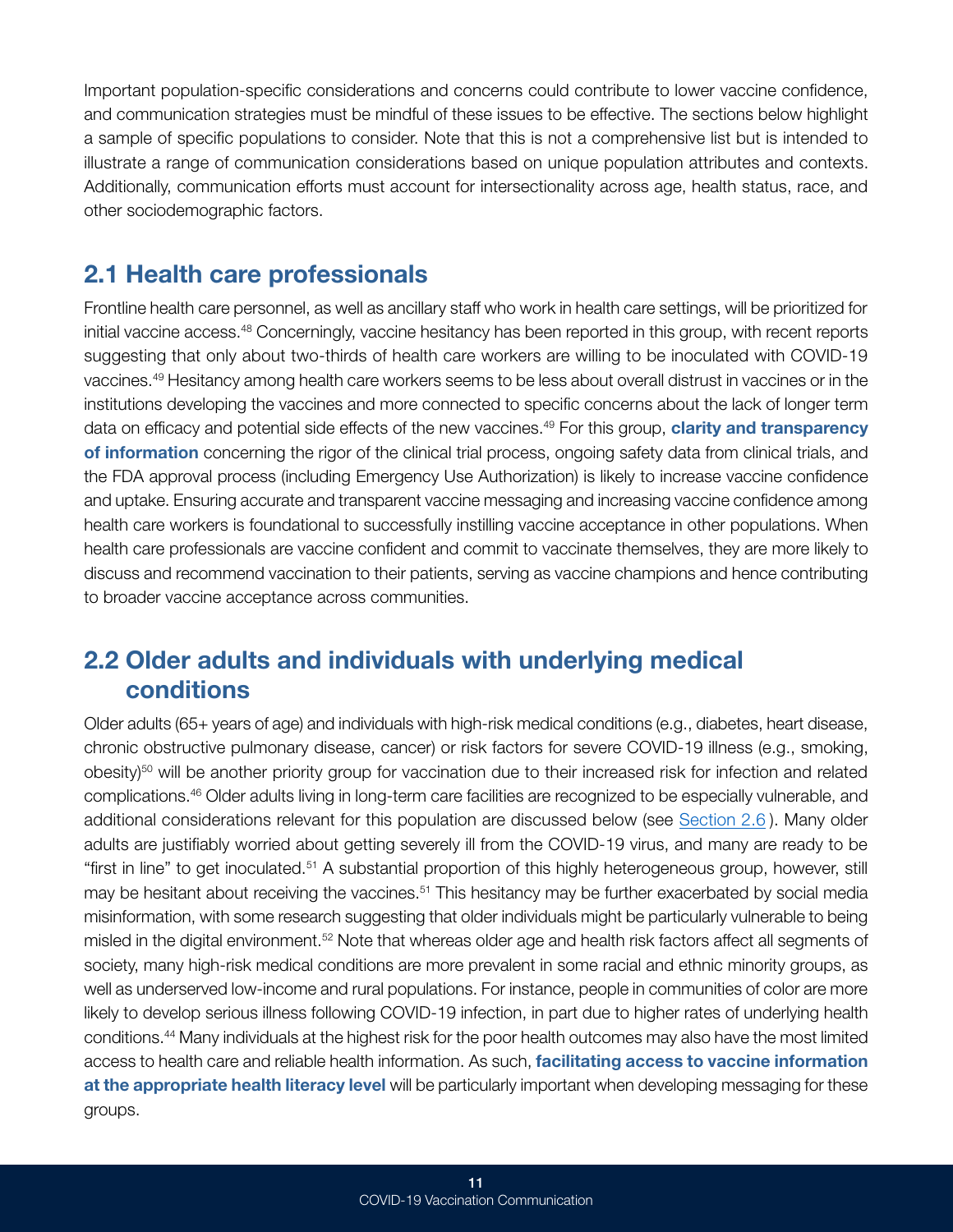#### <span id="page-14-0"></span>2.3 Non-health-care essential workers

Those playing a critical role in keeping society's essential functions running and who cannot effectively socially distance in the workplace are likely to be among the groups that receive priority vaccine allocation. These essential workers include emergency and public safety personnel, food packaging and distribution workers, teachers and school staff, and childcare providers. It is important to note that many essential workers are also from groups that have been historically marginalized in society. Many service-industry jobs, for example, are low wage and filled by people of color or new immigrants. Compassionately addressing their concerns and priorities in communication about the vaccines will require an assessment of unique and critical factors contributing to essential workers' vaccine hesitancy, such as fear about being used as vaccine "guinea pigs" resulting from distrust in the government or pharmaceutical companies. Although the reasons for early vaccine allocation to this group are scientifically sound and well justified from a public health perspective, there is the potential for widening disparities and suboptimal uptake if the perception is that low-paid and often historically undervalued workers are being asked to take the risks of early vaccination. Therefore, communication strategies should address this groups' information needs to foster vaccine confidence while preserving their decisionmaking autonomy.

#### 2.4 Racial and ethnic minority populations

The COVID-19 pandemic has amplified the social and economic factors that contribute to higher infection rates and poor health outcomes among many communities of color. In addition to the higher prevalence of underlying medical conditions discussed above that are related to social and economic disparities, Black, Indigenous, and people of color (BIPOC) are more likely to be essential workers or live in housing arrangements that make it more difficult to avoid exposure to COVID-19.<sup>44,53</sup> Importantly, long-standing systemic racism and historical scientific misconduct make many BIPOC individuals more reluctant to trust the medical establishment and thereby accept vaccines.3,14,54 To address distrust and vaccine hesitancy among racial and ethnic minorities, health information should be developed and delivered by sustained partnerships with community organizations trusted and respected by the target audience to support vaccine decisionmaking. In addition, extra efforts need to be made to respect this population's autonomy and their ability to make informed decisions about vaccination. Messages need to balance inspiring trust through messengers embedded in the community and providing vaccine information in a transparent and inclusive way that supports autonomy. In addition, providing culturally appropriate, multilingual vaccine communication materials in the online spaces and physical locations (e.g., grocery stores, community centers) that are commonly accessed by racial and ethnic minority populations is vital to ensuring that information reaches these communities.

#### 2.5 Vulnerable communities with limited access to routine vaccination services

Underserved rural residents, homeless populations, and migrant communities (including those without legal residency) are critical populations to prioritize for vaccination communication. In addition to perpetuating existing disparities, if these populations are not addressed in communication outreach plans, the vaccines will not reach their full effectiveness potential because of insufficient population-level uptake. Some of these groups may have to overcome significant logistical barriers (e.g., poor access to regular health care or lack of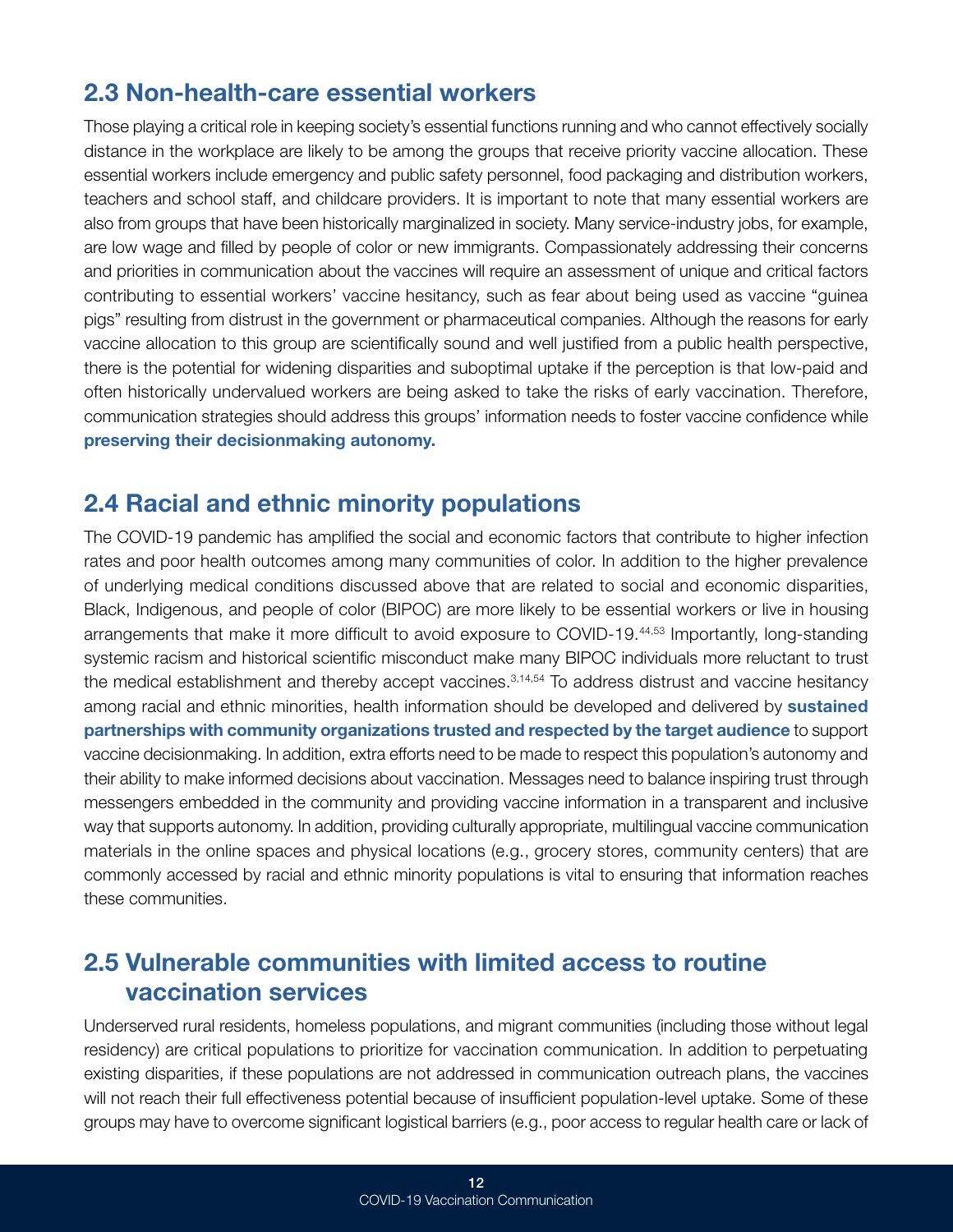<span id="page-15-0"></span>insurance, long distances from vaccine administration sites, lack of childcare to allow them to take the time to get vaccinated) while also lacking access to accurate information regarding COVID-19 vaccines (e.g., due to limited Wi-Fi access or literacy challenges). Messages targeting these populations need to directly **address** actual and perceived barriers, facilitate information access, and foster self-efficacy to take the actions needed to get vaccinated.

#### <span id="page-15-1"></span>2.6 Individuals living in congregate settings

Residents in congregate setting—such as long-term care facilities, group homes, prisons, and detention centers—are at increased risk of acquiring and transmitting COVID-19.55 Residents of long-term care facilities are being prioritized for initial vaccine access,<sup>48</sup> so communication that addresses their unique concerns and the concerns of their families should be a priority early in the rollout. Also, some people living in confined settings, such as prisons and detention centers, fear contracting the virus and being unable to receive adequate care. Acknowledging their vulnerable situation and unique concerns in vaccination communication will be critical. A one-size-fits-all communication strategy in these congregate settings, however, is unlikely to be successful because vaccine uptake will require addressing the needs and concerns of multiple stakeholders within the system. For example, administrators may worry about liability, front-line workers may have concerns about safety, and individuals living in the congregate setting may have concerns related to the perception of medical experimentation and loss of self-determination and decision autonomy. Messaging should be **sensitive to** the unique needs of each stakeholder in congregate settings.

#### 2.7 Children and pregnant women

Although clinical trials are underway, the safety and efficacy of COVID-19 vaccines is not currently known for children and has not yet been tested in pregnant women. Messages that address the unique considerations in these groups, however, still should be developed preemptively. Although children have lower risk of severe outcomes or death from COVID-19, infection still poses a risk to the child and the adults in the child's social orbit.56 Once vaccines are approved for children, communication efforts will need to help caregivers weigh the benefits and risks of vaccination to the child and their social network by addressing valid concerns about side effects or adverse outcomes while also responding to misinformation about other childhood vaccines. Concerns may also vary by the child's age, with potentially greater safety concern in infants or very young children, and desires for older children to return to school. Moreover, early evidence indicated more severe illness and hospitalization in pregnant women due to COVID-19,<sup>57</sup> although recent studies suggest otherwise.58 Considering the conflicting information, communication should incorporate the latest knowledge while also portraying transparency behind the uncertainty of higher risk. For this group, communication will need to consider messages that encourage protecting one's own health and the health of the community, in addition to clear messaging about issues of safety, benefits, and risk to both the pregnant woman and her unborn child.59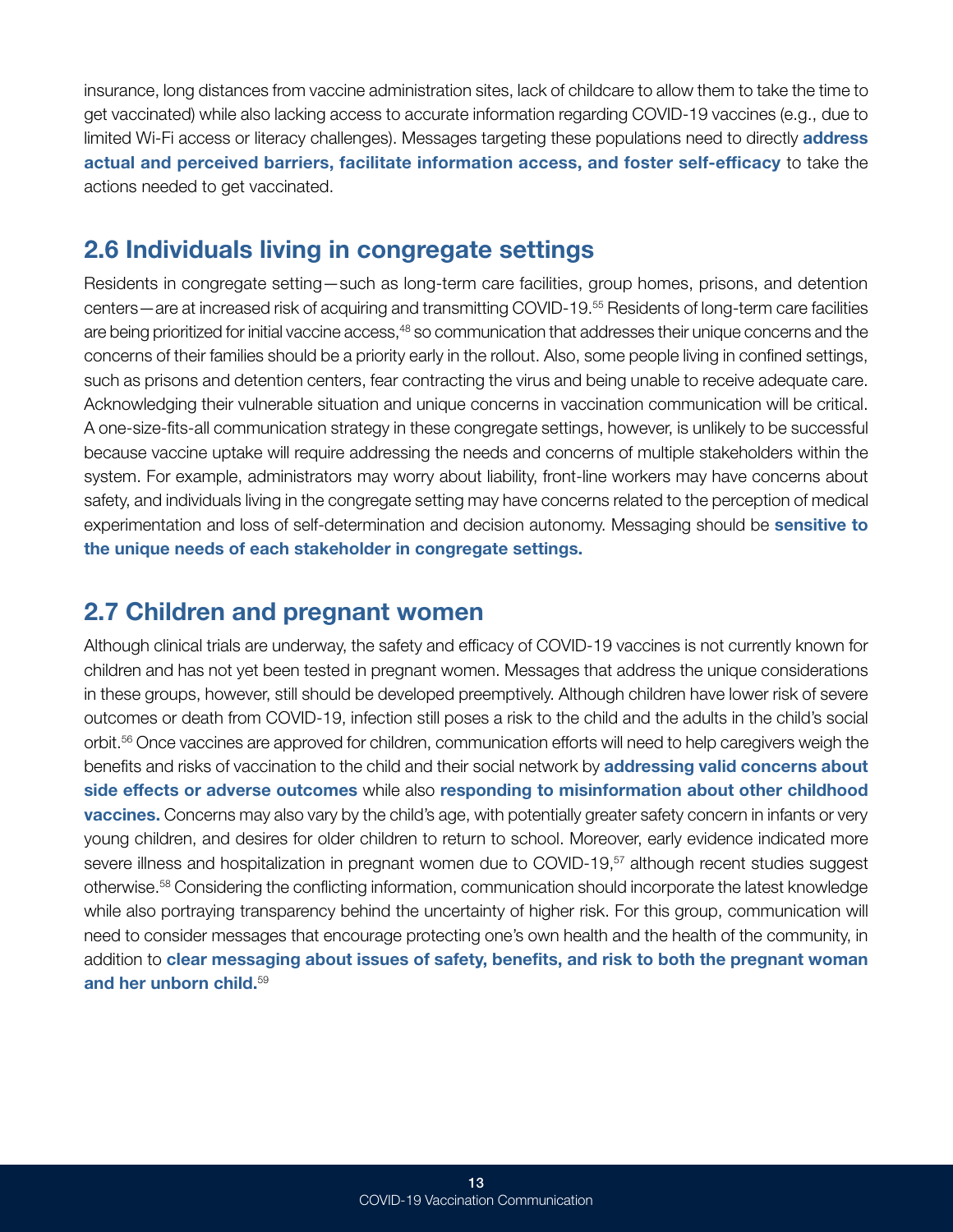## <span id="page-16-1"></span><span id="page-16-0"></span>3. Create and disseminate targeted and tailored messages for the intended audience

For any identified goal and target audience, effective message development should align with the community's values and preferences and come from trusted sources, which might not include government agencies.

Because communication needs to persist over time, vaccination communication strategies must also adapt to evolving information about the vaccines (e.g., newly published trial results) and guard against information fatigue. The following evidence-informed strategies have demonstrated success in other health behavior domains and can inform the development and dissemination of COVID-19 vaccine messages.

### 3.1 Identify and partner with trusted COVID-19 vaccine messengers

Successful partnerships between governmental agencies and trusted community entities and leaders as "messengers" can facilitate tailored communication and enhance message acceptance in different communities. The partnerships should be sustained throughout the communication planning process, rather than simply asking messengers to "lend their microphones." In fact, co-creation and codissemination of key messages and delivery formats between public health agencies and these trusted messengers is more likely to ensure that the communication strategies align with the values and priorities of the communities of focus. Moreover, while rapidly activating existing and new partnerships are required by the urgency of the pandemic crisis, public health communication needs will continue into the future, well past the current pandemic. It would be a significant lost opportunity if current COVID-19-related efforts do not expand the base of public health messengers and build stronger and more sustainable partnerships—that

#### Targeted and tailored vaccination messages

- Partner with a wide range of trusted information sources: Co-design and codisseminate messages with community partners.
- Establish COVID-19 vaccination as an accepted social norm (e.g., through "I got the shot" stickers or sharing vaccine intention through social media).
- Consider behavioral nudges for vaccination (e.g., favoring opt-out vs. opt-in, making receiving vaccination convenient) while respecting decision autonomy.
- Avoid language of requirement and mandate.
- Convey a message of unity and bipartisanship in vaccination, and avoid language that sows divisions or conveys judgment.
- Ensure that all messages are accurate, transparent, and truthful; avoid exaggerating the benefits or minimizing the risks of vaccination; be clear that the vaccine is not an instant fix or a "silver bullet."
- Incorporate the values and beliefs of the target audience, such as protecting one's community or caring for those at higher risk.
- Induce positive emotions and avoid communication (including nonverbal) that heightens negative emotions, such as fear or shame.
- Use simple graphics, images, personal experience narratives, "edutainment", or short videos to creatively distill vaccine information.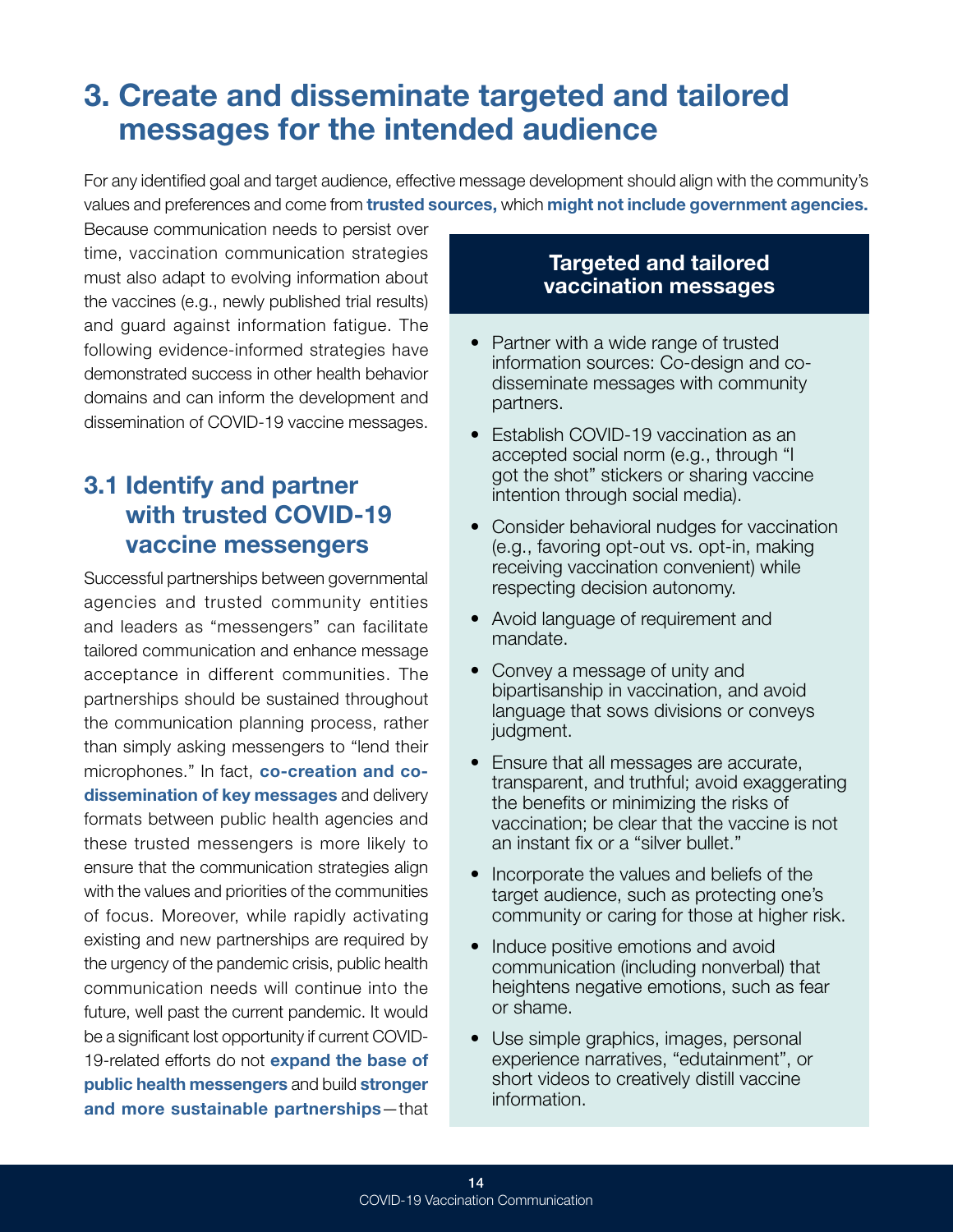endure beyond the current health crisis—between governmental agencies and communities hit hardest by the pandemic. The following strategies can inform effective partnerships with trusted messengers.

First, it is critical to identify the most trusted sources of information for the population of focus, including individuals, organizations, and media outlets/platforms (e.g., online influencers, journalists, religious leaders, community organizations, and celebrities and other public figures). Building partnerships with entities that have established trusted relationships with communities can help rapidly activate and mobilize a community and dispel concerns or distrust. Examples of potential messengers include tribal leaders, historically Black colleges and university (HBCU) leaders, sororities and fraternities, the U.S. Department of Agriculture's Cooperative Extension Service, and multidenominational religious leaders and organizations. Relationships with these entities need to be bi-directional, and public health agencies must proactively listen to community concerns.

Even when partnering with trusted brokers of information, careful consideration of how activities might be perceived by the target community is important. As an example, some HBCU leaders recently volunteered in COVID-19 vaccine clinical trials to counteract the distrust that they worried was putting communities of color in greater risks for COVID-19. They received opposition from their communities for their involvement in the trials, however, because of the ingrained hesitancy to trust medical systems based on the history of unethical medical experimentation on African Americans.<sup>60</sup> This situation demonstrates that building partnerships with trusted sources, such as HBCU leaders, may not be sufficient as a standalone strategy to overcome distrust. Moreover, one group's trusted source may, in fact, be considered very untrustworthy by another group (e.g., scientists, political leaders), therefore partnership efforts should be carefully considered to ensure that attempts to increase trust in one community do not undermine trust in another.

Vaccine communication partnerships should include diverse sectors and stakeholders. Collaborations with health care organizations and pharmacies are critical, and these partnerships must go beyond front-line caregivers, such as doctors and nurses, and include organizations like Federally Qualified Health Centers and state and local public health departments and jurisdictions, as well as health care extenders, such as pharmacists and community health workers. Moreover, partnerships across different government communicators, scientists, and journalists will inform how the science of vaccines is conveyed. Broadening the links between journalists and the scientific, pharmaceutical, and public health communities will ensure that as the situation evolves, new information is communicated in a truthful manner that avoids inflaming divisions or furthering mistrust and distrust in the health sciences. In addition to organizations, **public** figures and online influencers will also be important partners in communicating to audiences who are less likely to attend to information disseminated by government, traditional media, or scientists. Examples include celebrities, such as actors, musicians, athletes, and social media influencers. These types of communicators can improve vaccine attitudes and acceptance by conveying messages that resonate with the target audience in both style and substance.<sup>61</sup>

As part of the partnership-building process, it is important to acknowledge that although COVID-19 efforts in the United States have been hampered by politicization, vaccine confidence could be enhanced through unified, bipartisan communication of consistent messages across diverse communities and information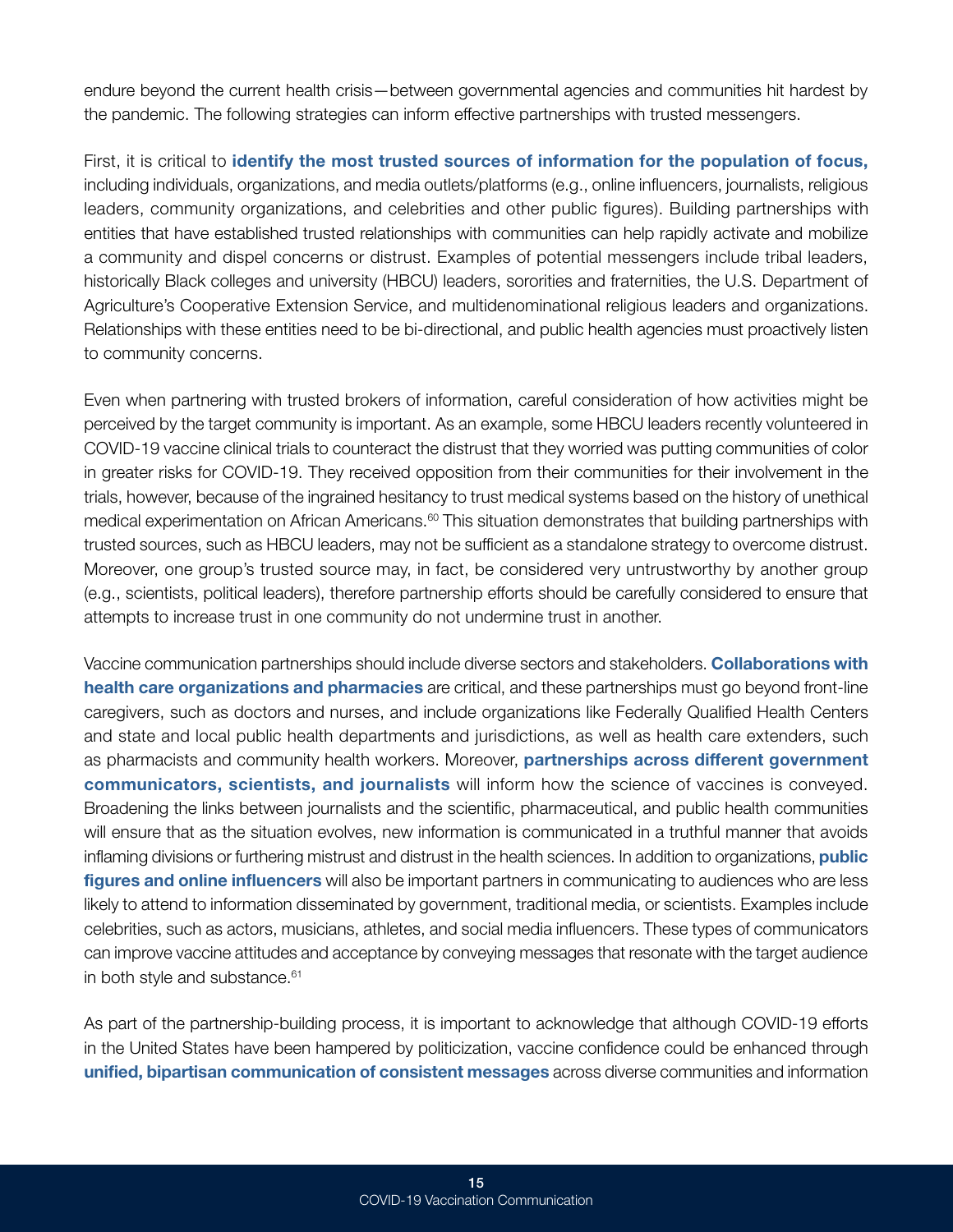<span id="page-18-0"></span>silos. Indeed, COVID-19 vaccine messages should aim to **promote unity and apolitical decisionmaking** regarding vaccination. Prior politicization may need to be acknowledged and addressed in some cases, but moving forward, ideological divisions should be de-emphasized in all communication efforts to create a message focused on unity and collective benefit. An example of promoting unity around vaccination might include having politicians from across the political spectrum jointly signal their vaccine confidence in a public health campaign.

#### 3.2 Create accurate, transparent, and truthful vaccine messages

In addition to considering and leveraging trusted messengers, vaccination messages themselves need to be trustworthy. Emphasis on creating messages that are **accurate, transparent, and truthful** will help ensure trustworthiness. Messages need to present clear and accurate information and avoid either exaggerating the benefits or minimizing the potential risks of vaccination. Acknowledging uncertainty, as well as emphasizing that changes in what is known are expected and appropriate as scientific knowledge evolves, could help preempt skepticism when messages are updated.

As part of societal reinforcement for getting vaccinated, communication must acknowledge that herd immunity will not be reached until a sizeable majority of the population is vaccinated, with estimates that anywhere between 75 and 90 percent coverage likely will be needed, depending on vaccine efficacy.62,63 Communication may stress that the sooner most people complete their vaccinations, the sooner we will be able to return to normal social and economic activities. Messages, however, should also emphasize that, at least during initial phases of the rollout, a COVID-19 vaccine is not a "magic bullet" that will immediately allow a full return to social functioning. Instead, it is important that messaging emphasize that until society is widely vaccinated, the need continues for both preventive behaviors—such as mask wearing, hand washing, and social distancing and public health measures, such as contact tracing and widely accessible testing.

#### 3.3 Frame vaccine acceptance as a social norm

Vaccine communication efforts should also include approaches that establish getting the vaccination as a social norm. Social norms, defined as the standards against which the appropriateness of a certain behavior is assessed, are a powerful form of contextual influence over human behavior.<sup>64</sup> Social norms are more heavily influenced by the views and behaviors of a network of peers than by expert advice. Intervention strategies aimed at modifying social norms could positively influence the decision to vaccinate. Such intervention strategies could include **promotional materials that induce peer pressure** to vaccinate (e.g., "I got the shot" stickers akin to "I voted" stickers or "share your vaccination experience" campaigns). This type of strategy not only communicates pride in the behavior, affirms pro-health values, and supports self-concept as a contributing citizen, but also serves a "norming" function that capitalizes on regret avoidance (engaging in a behavior to avoid anticipated regret). The goal of this type of communication is to convey that getting vaccinated is widely accepted and widely practiced, and not engaging in the behavior might result in social sanctions.<sup>65</sup>

Another example of a communication strategy to influence social norms would be a campaign that encourages individuals who chose to get vaccinated to share their vaccination experience with others in their social network (e.g., verbally, through text messages, on social media) and encourage their networks to get vaccinated if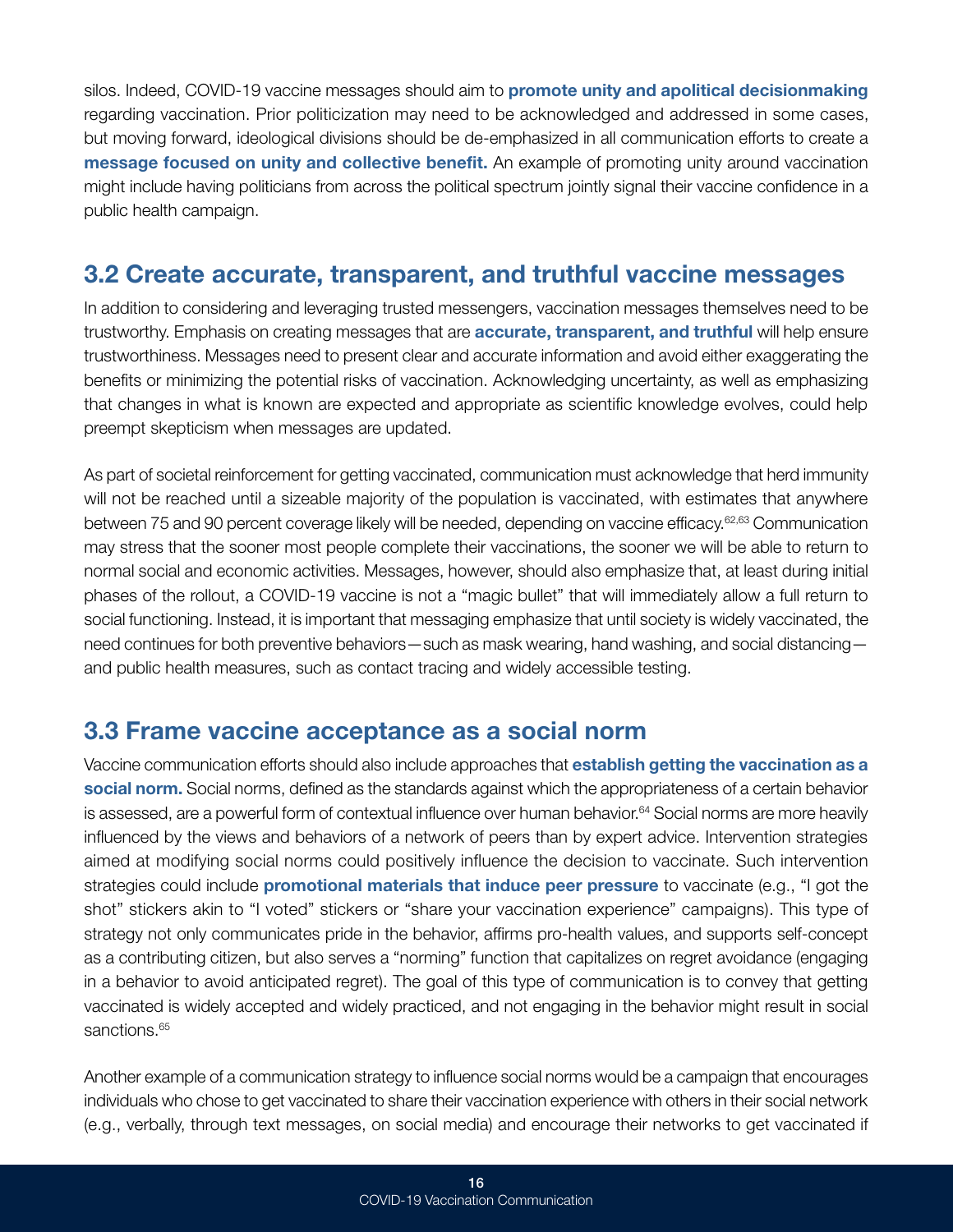<span id="page-19-0"></span>they have not done so already. Visual aids—such as thermometers, heatmaps, or dashboards—can also be used to reinforce social norms by tracking increasing vaccination uptake at the state or local levels. Finally, publicizing the vaccination of celebrities and public figures, including bipartisan political leaders, could have a powerful impact on normalizing vaccination across diverse segments of society.

#### 3.4 Use behavioral nudges

In addition to establishing norms around vaccination, behavioral economics research demonstrates the potential of using choice architecture to "nudge" people to engage in particular health behaviors, such as vaccination, while retaining and respecting decisional autonomy.<sup>66</sup> Making vaccination an easy and convenient choice is key to increasing uptake. For example, making vaccination the default choice, so that people need to actively opt-out of receiving a vaccine if they don't want one, could be a very effective way to increase uptake while still respecting people's self-determination in health-related decisions.<sup>67</sup> Similarly, medical providers could use more of a presumptive approach during health care encounters and offer the vaccination to all eligible patients, as this would signal that getting vaccinated is the accepted "norm" while still allowing the patient to ultimately make their own decision.

Similarly, providers, health care systems, and pharmacies may also leverage electronic patient portals (e.g., by sending messages to patients prior to a medical appointment or prior to a prescription refill) to encourage individuals to vaccinate. These messages could provide information on the vaccine's availability, logistics of where and how to receive the vaccine, and electronic reminders about receiving the second shot. Social media platforms could also be used to nudge people toward vaccination against COVID-19; in addition to providing information on where and how to receive a vaccine, these sites could be used to offer opportunities for individuals to publicly commit to vaccinate. Such public commitment increases the chances that a person will follow through with the desired behavior<sup>68</sup> and could encourage others in their social networks to do the same.

Additional strategies to encourage vaccine uptake could include competition, gamification, and incentives related to vaccination behaviors. Incentives, particularly, are increasingly seen as an important tool for health behavior change, and research suggests that appropriately designed incentives can be effective for some behaviors.69 It is important to consider carefully how to message incentives, however, so that they promote autonomy and motivation for getting vaccinated.70 Otherwise, incentives might encourage some to get vaccinated, while for others, an incentive may inadvertently signal a risk (e.g., "if they are paying me to receive a vaccine, there must be something wrong with it"), which could undermine their motivation to be vaccinated.

#### 3.5 Enact value-concordant messaging that is sensitive to the emotional state of the audience

When choosing the spokesperson who will deliver the message, a degree of surface-level concordance (e.g., communicators who look like members of the target population) can enhance message receptivity and acceptance.71 Having popular celebrities, such as artists and athletes, speak to their fan base is an example of superficial-level targeting and may be very effective. In contrast, messaging based on deep structures would involve addressing the core values that may be unique or particularly salient to a target group, which may further enhance communication effectiveness.<sup>72</sup> This begins with assessing the **dominant values of a**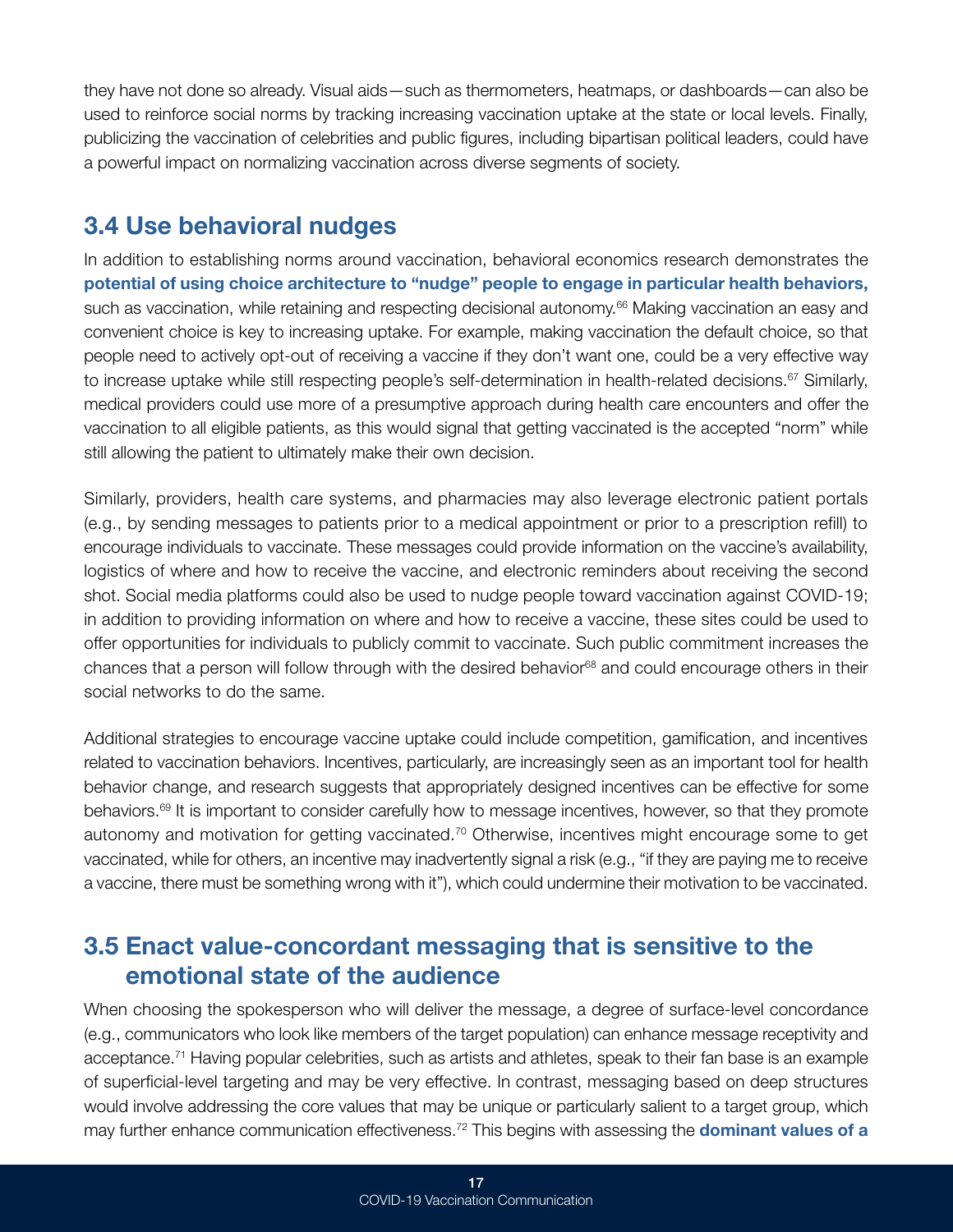<span id="page-20-0"></span>**target audience group** and then embedding such values into vaccination messages. For example, some messages might invoke a personal leadership role as a protector of the community (be a hero/shero), whereas other messages might **build on desires to resume certain activities** (get back to work/school) or frame vaccination as a way to **enact social justice, equity, or altruism** (protect vulnerable people or those at higher risk). Messaging such as "Protect your family, if not yourself" can help reframe the motivation for getting vaccinated from decreasing personal risk to helping others (e.g., older parents, teachers, those who are immunocompromised), thus preventing message reactance (resulting from the perception that choices are being taken away).

Vaccination communication should also avoid language such as "requirement" or "mandate" as this type of directive and authoritative language can generate further resistance and be perceived as restricting individual choice. Relatedly, vaccination messaging should consider emotional valence. Messages and images that heighten negative emotions, such as fear or shame, may induce avoidance behavior, and such emotional over-amplification should generally be avoided.<sup>73</sup> Conversely, messages that **evoke** positive emotions—such as happiness, hope, and a sense of self-worth for engaging in the vaccination behavior—may effectively promote vaccine confidence. Considering emotions, neither the message text nor the accompanying imagery should elicit fear or dread, but they should instead convey hope and well-being associated with getting vaccinated, including taking action to protect one's loved ones.

#### 3.6 Creative strategies: Going beyond didactic vaccine messages

Communication messages should be as concise as possible and clearly convey the action-oriented "bottom line." Simple graphics, numbers, images/visuals, or short videos can be effective in distilling complicated statistical and scientific information into digestible messages.74 Other communication strategies, such as entertainment-education ("edutainment") and the **sharing of personal experience narratives or** storytelling, particularly by popular and trusted spokespersons, may be more motivating than facts and statistics.<sup>75,76</sup> Research has shown that narratives can effectively influence beliefs, attitudes, intentions, and behaviors,<sup>77</sup> and stories have been adopted to great effect by anti-vaccine advocates, whose sharing of emotional personal stories about injuries they perceive to stem from vaccination has influenced the public's vaccine perceptions. Conversely, authentic narratives from relatable spokespeople about how they were positively affected by receiving the COVID-19 vaccination could be equally compelling and persuasive. These personal stories could also help allay fears, address hesitancy, and encourage uptake.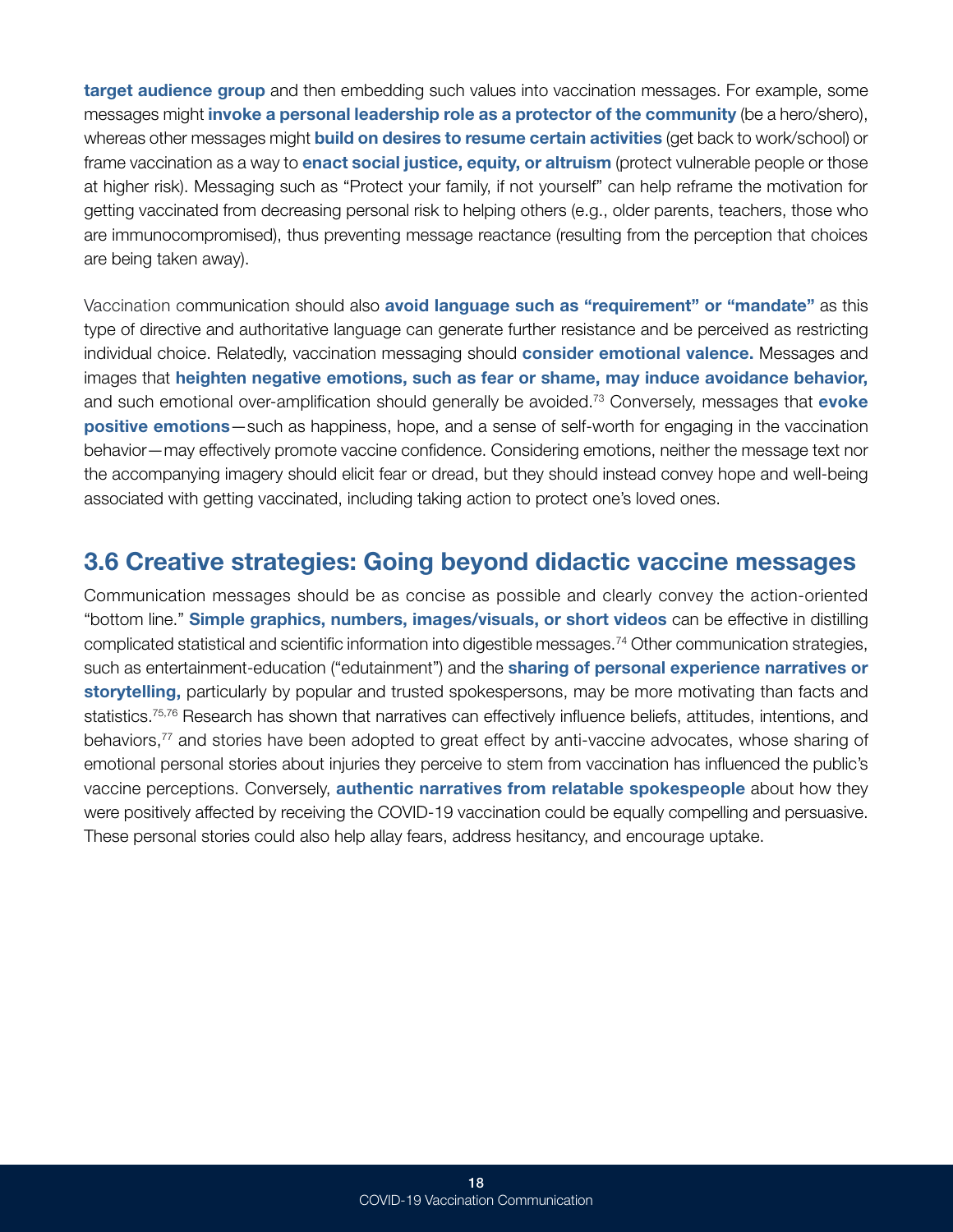# Conclusion

<span id="page-21-0"></span>This report outlines foundational considerations for health communication activities and expands on those considerations with evidence-informed strategic communication recommendations specific to fostering COVID-19 vaccine confidence across diverse audience segments. To achieve herd immunity, a high rate of COVID-19 vaccine uptake in the population is crucial, and this will require timely and effective communication to address the public's concerns. Evidence-informed communication is a critical component of the complex puzzle that will help end the COVID-19 pandemic. In this way, communication about COVID-19 vaccines can benefit from drawing on the extant social and behavioral science literature about successful strategies to influence health decisions and behaviors. Communication strategies, however, would also benefit from ongoing evaluation so that they can efficiently adapt to real-time changes in COVID-19 vaccine research, as well as the evolving public health communication context. No single communication approach or message can address all COVID-19 information needs, perspectives, and concerns over time, but careful consideration and continuous reevaluation of communication efforts will help reduce vaccine hesitancy, enhance vaccine confidence, and bolster uptake.

## **References**

- <span id="page-21-1"></span>1. Pew Research Center. Intent to Get a COVID-19 Vaccine Rises to 60% as Confidence in Research and Development Process Increases*.* December 3, 2020. [https://www.pewresearch.org/science/2020/12/03/intent](https://www.pewresearch.org/science/2020/12/03/intent-to-get-a-covid-19-vaccine-rises-to-60-as-confidence-in-research-and-development-process-increases/)[to-get-a-covid-19-vaccine-rises-to-60-as-confidence-in-research-and-development-process-increases/](https://www.pewresearch.org/science/2020/12/03/intent-to-get-a-covid-19-vaccine-rises-to-60-as-confidence-in-research-and-development-process-increases/).
- 2. Gallup. More Americans Now Willing to Get COVID-19 Vaccine. November 17, 2020. [https://news.gallup.com/poll/325208/americans-willing-covid-vaccine.aspx.](https://news.gallup.com/poll/325208/americans-willing-covid-vaccine.aspx)
- 3. COVID Collaborative. COVID Collaborative Survey: Coronavirus Vaccination Hesitancy in the Black and Latinx Communities*.* November 23, 2020. [https://www.covidcollaborative.us/content/vaccine-treatments/coronavirus](https://www.covidcollaborative.us/content/vaccine-treatments/coronavirus-vaccine-hesitancy-in-black-and-latinx-communities)[vaccine-hesitancy-in-black-and-latinx-communities.](https://www.covidcollaborative.us/content/vaccine-treatments/coronavirus-vaccine-hesitancy-in-black-and-latinx-communities)
- 4. Kaiser Family Foundation. KFF Health Tracking Poll September 2020*.* September 10, 2020. [http://files.kff.org/attachment/Topline-KFF-Health-Tracking-Poll-September-2020.pdf.](http://files.kff.org/attachment/Topline-KFF-Health-Tracking-Poll-September-2020.pdf)
- 5. Broniatowski DA, Jamison AM, Qi S, et al. Weaponized health communication: Twitter bots and Russian trolls amplify the vaccine debate. *Am J Public Health.* 2018;108(10):1378-1384.
- 6. Walter D, Ophir Y, Jamieson KH. Russian Twitter accounts and the partisan polarization of vaccine discourse, 2015–2017. *Am J Public Health.* 2020;110(5):718-724.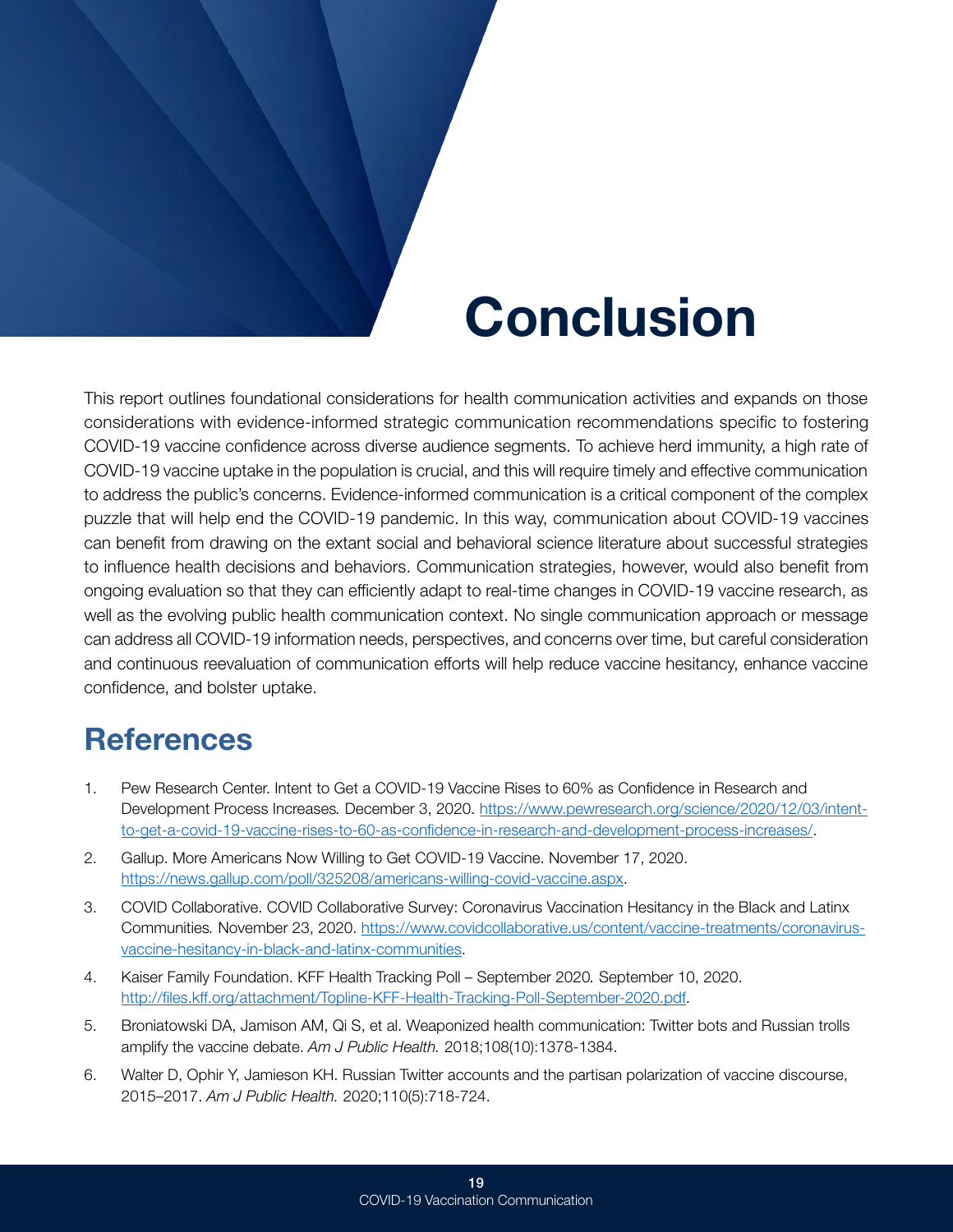- 7. Cohen J. CDC advisory panel takes first shot at prioritizing who gets the first shots of COVID-19 vaccines. *Science.* December 1, 2020. [https://www.sciencemag.org/news/2020/12/cdc-advisory-panel-takes-first-shot](https://www.sciencemag.org/news/2020/12/cdc-advisory-panel-takes-first-shot-prioritizing-who-gets-first-shots-covid-19-vaccines)[prioritizing-who-gets-first-shots-covid-19-vaccines.](https://www.sciencemag.org/news/2020/12/cdc-advisory-panel-takes-first-shot-prioritizing-who-gets-first-shots-covid-19-vaccines)
- 8. Stead-Sellers F. A shot. A wait. Another shot: two-dose coronavirus vaccine regimens will make it harder to inoculate America. *The Washington Post* 2020. [https://www.washingtonpost.com/health/two-shots-covid](https://www.washingtonpost.com/health/two-shots-covid-vaccine/2020/11/27/b852a19a-2f24-11eb-bae0-50bb17126614_story.html)[vaccine/2020/11/27/b852a19a-2f24-11eb-bae0-50bb17126614\\_story.html.](https://www.washingtonpost.com/health/two-shots-covid-vaccine/2020/11/27/b852a19a-2f24-11eb-bae0-50bb17126614_story.html)
- 9. Wadman M. Fever, aches from Pfizer, Moderna jabs aren't dangerous but may be intense for some. *Science*  2020. [https://www.sciencemag.org/news/2020/11/fever-aches-pfizer-moderna-jabs-aren-t-dangerous-may](https://www.sciencemag.org/news/2020/11/fever-aches-pfizer-moderna-jabs-aren-t-dangerous-may-be-intense-some)[be-intense-some.](https://www.sciencemag.org/news/2020/11/fever-aches-pfizer-moderna-jabs-aren-t-dangerous-may-be-intense-some)
- 10. Brewer NT, Chapman GB, Rothman AJ, Leask J, Kempe A. Increasing vaccination: putting psychological science into action. *Psychol Sci Public Interest.* 2017;18(3):149-207.
- 11. Bonafide KE, Vanable PA. Male human papillomavirus vaccine acceptance is enhanced by a brief intervention that emphasizes both male-specific vaccine benefits and altruistic motives. *Sex Transm Dis.* 2015;42(2):76-80.
- 12. Kelly BJ, Hornik RC. Effects of framing health messages in terms of benefits to loved ones or others: an experimental study. *Health Commun.* 2016;31(10):1284-1290.
- 13. Crescitelli MD, Ghirotto L, Sisson H, et al. A meta-synthesis study of the key elements involved in childhood vaccine hesitancy. *Public Health.* 2020;180:38-45.
- 14. Jamison AM, Quinn SC, Freimuth VS. "You don't trust a government vaccine": narratives of institutional trust and influenza vaccination among African American and white adults. *Soc Sci Med.* 2019;221:87-94.
- 15. Jimenez T, Restar A, Helm PJ, Cross RI, Barath D, Arndt J. Fatalism in the context of COVID-19: perceiving coronavirus as a death sentence predicts reluctance to perform recommended preventative behaviors. *SSM-Population Health.* 2020;100615.
- 16. De Los Monteros KE, Gallo LC. The relevance of fatalism in the study of Latinas' cancer screening behavior: a systematic review of the literature. *Int J Behav Med.* 2011;18(4):310-318.
- 17. Betsch C, Böhm R, Airhihenbuwa CO, et al. Improving medical decision making and health promotion through culture-sensitive health communication: an agenda for science and practice. *Med Decis Making.*  2016;36(7):811-833.
- 18. Betsch C, Böhm R, Korn L, Holtmann C. On the benefits of explaining herd immunity in vaccine advocacy. *Nat Hum Behav.* 2017;1(3):1-6.
- 19. Glanz JM, Kraus CR, Daley MF. Addressing parental vaccine concerns: engagement, balance, and timing. *PLoS Biol.* 2015;13(8):e1002227.
- 20. Greenberg J, Dubé E, Driedger M. Vaccine hesitancy: in search of the risk communication comfort zone. *PLoS currents.* 2017;9.
- 21. Prot S, Anderson CA. Science denial: Psychological processes underlying denial of science-based medical practices. In: Lavorgna A, Di Ronco A, eds. *Medical Misinformation and Social Harm in Non-Science Based Health Practices.* London: Routledge; 2019:24-37.
- 22. Puhl R, Peterson JL, Luedicke J. Fighting obesity or obese persons? Public perceptions of obesity-related health messages. *Int J Obes.* 2013;37(6):774-782.
- 23. Miller CH, Lane LT, Deatrick LM, Young AM, Potts KA. Psychological reactance and promotional health messages: the effects of controlling language, lexical concreteness, and the restoration of freedom. *Hum Commun Res.* 2007;33(2):219-240.
- 24. Moran MB, Lucas M, Everhart K, Morgan A, Prickett E. What makes anti-vaccine websites persuasive? A content analysis of techniques used by anti-vaccine websites to engender anti-vaccine sentiment. *J Commun Healthc.* 2016;9(3):151-163.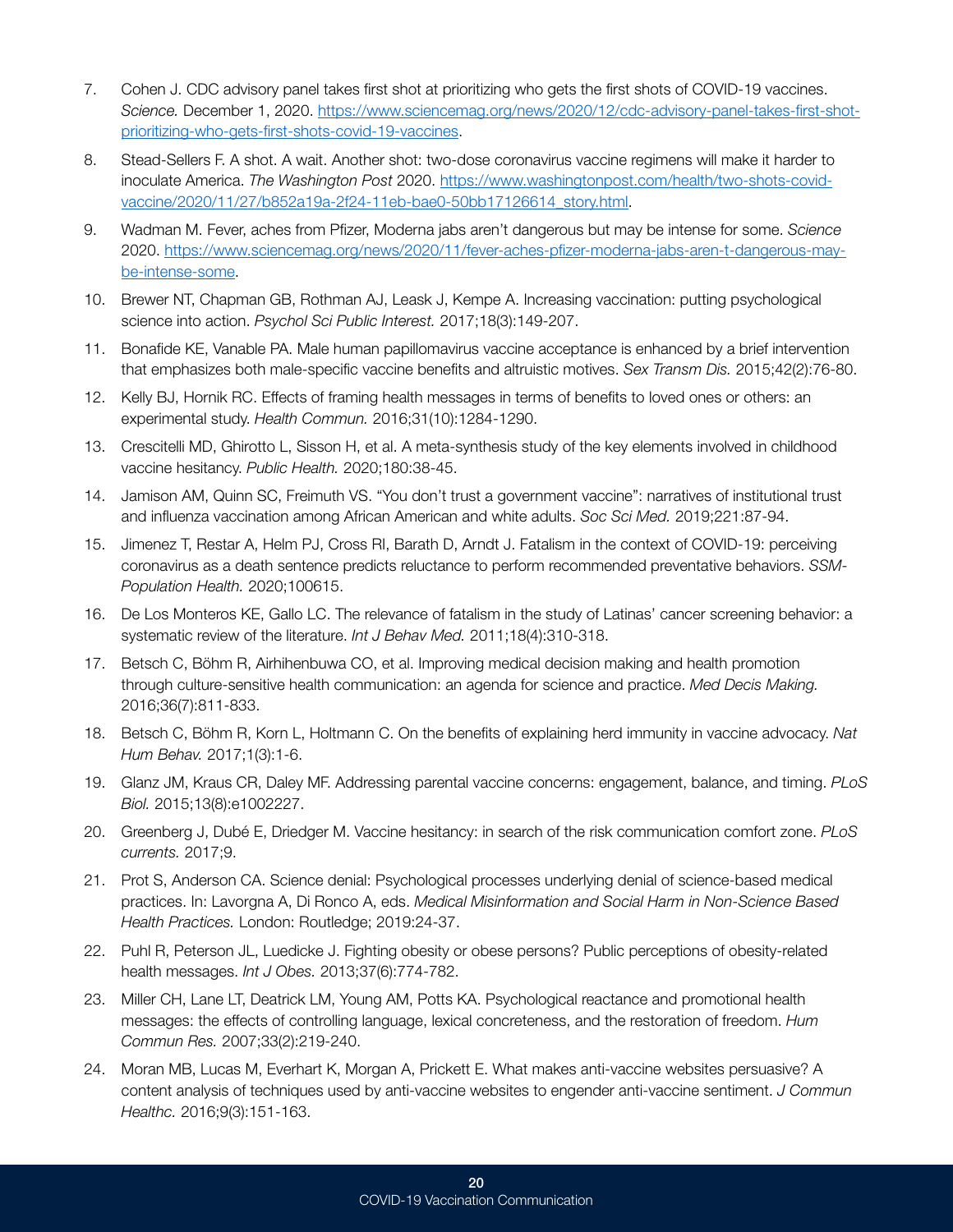- 25. Basch C, Zybert P, Reeves R, Basch C. What do popular YouTubeTM videos say about vaccines? *Child Care Health Dev.* 2017;43(4):499-503.
- 26. Guidry JP, Carlyle K, Messner M, Jin Y. On pins and needles: how vaccines are portrayed on Pinterest. *Vaccine.*  2015;33(39):5051-5056.
- 27. Dube E, Vivion M, MacDonald NE. Vaccine hesitancy, vaccine refusal and the anti-vaccine movement: influence, impact and implications. *Expert Rev Vaccines.* 2015;14(1):99-117.
- 28. Jamison A, Broniatowski DA, Smith MC, et al. Adapting and extending a typology to identify vaccine misinformation on Twitter. *Am J Public Health.* 2020;110(S3):S331-S339.
- 29. Sun LH, Brittain A. Meet the New York couple donating millions to the anti-vax movement. *The Washington Post.* June 19, 2019. [https://www.washingtonpost.com/national/health-science/meet-the-new-york-couple](https://www.washingtonpost.com/national/health-science/meet-the-new-york-couple-donating-millions-to-the-anti-vax-movement/2019/06/18/9d791bcc-8e28-11e9-b08e-cfd89bd36d4e_story.html)[donating-millions-to-the-anti-vax-movement/2019/06/18/9d791bcc-8e28-11e9-b08e-cfd89bd36d4e\\_story.](https://www.washingtonpost.com/national/health-science/meet-the-new-york-couple-donating-millions-to-the-anti-vax-movement/2019/06/18/9d791bcc-8e28-11e9-b08e-cfd89bd36d4e_story.html) [html.](https://www.washingtonpost.com/national/health-science/meet-the-new-york-couple-donating-millions-to-the-anti-vax-movement/2019/06/18/9d791bcc-8e28-11e9-b08e-cfd89bd36d4e_story.html)
- 30. Vanderpool RC, Gaysynsky A, Chou W-YS. Using a global pandemic as a teachable moment to promote vaccine literacy and build resilience to misinformation. *Am J Public Health.* 2020;110(S3):S284-S285.
- 31. Managing the COVID-19 infodemic: Promoting healthy behaviours and mitigating the harm from misinformation and disinformation—Joint statement by WHO, UN, UNICEF, UNDP, UNESCO, UNAIDS, ITU, UN Global Pulse, and IFRC. Press release. September 23, 2020. [https://www.who.int/news/item/23-09-2020-managing](https://www.who.int/news/item/23-09-2020-managing-the-covid-19-infodemic-promoting-healthy-behaviours-and-mitigating-the-harm-from-misinformation-and-disinformation)[the-covid-19-infodemic-promoting-healthy-behaviours-and-mitigating-the-harm-from-misinformation-and](https://www.who.int/news/item/23-09-2020-managing-the-covid-19-infodemic-promoting-healthy-behaviours-and-mitigating-the-harm-from-misinformation-and-disinformation)[disinformation](https://www.who.int/news/item/23-09-2020-managing-the-covid-19-infodemic-promoting-healthy-behaviours-and-mitigating-the-harm-from-misinformation-and-disinformation).
- 32. Islam MS, Sarkar T, Khan SH, et al. COVID-19–related infodemic and its impact on public health: a global social media analysis. *Am J Trop Med Hyg.* 2020;103(4):1621-1629.
- 33. Chou W-YS, Gaysynsky A, Cappella JN. Where we go from here: health misinformation on social media. *Am J Public Health.* 2020;110(S3):S273-S275.
- 34. Chan M-pS, Jones CR, Hall Jamieson K, Albarracín D. Debunking: a meta-analysis of the psychological efficacy of messages countering misinformation. *Psychol Sci.* 2017;28(11):1531-1546.
- 35. Vraga EK, Kim SC, Cook J, Bode L. Testing the effectiveness of correction placement and type on Instagram. *Int J Press Polit.* 2020:1940161220919082.
- 36. Wineburg S, McGrew S. *Lateral reading: Reading less and learning more when evaluating digital information.*  Rochester, NY: Social Science Research Network; 2017. No. 2017-A1. [https://papers.ssrn.com/sol3/papers.cfm?abstract\\_id=3048994](https://papers.ssrn.com/sol3/papers.cfm?abstract_id=3048994).
- 37. Walter N, Brooks JJ, Saucier CJ, Suresh S. Evaluating the impact of attempts to correct health misinformation on social media: a meta-analysis. *Health Commun.* 2020;1-9.
- 38. Schmid P, Betsch C. Effective strategies for rebutting science denialism in public discussions. *Nat Hum Behav.*  2019;3(9):931-939.
- 39. Lewandowsky S, Ecker UK, Seifert CM, Schwarz N, Cook J. Misinformation and its correction: continued influence and successful debiasing. *Psychol Sci Public Interest.* 2012;13(3):106-131.
- 40. van der Linden S, Roozenbeek J, Compton J. Inoculating against fake news about COVID-19. *Front Psychol.*  2020;11:2928.
- 41. Noar SM. An audience–channel–message–evaluation (ACME) framework for health communication campaigns. *Health Promot Pract.* 2012;13(4):481-488.
- 42. AP-NORC. *Expectations for a COVID-19 Vaccine.* 2020. [https://apnorc.org/projects/expectations-for-a-covid-19-vaccine/.](https://apnorc.org/projects/expectations-for-a-covid-19-vaccine/)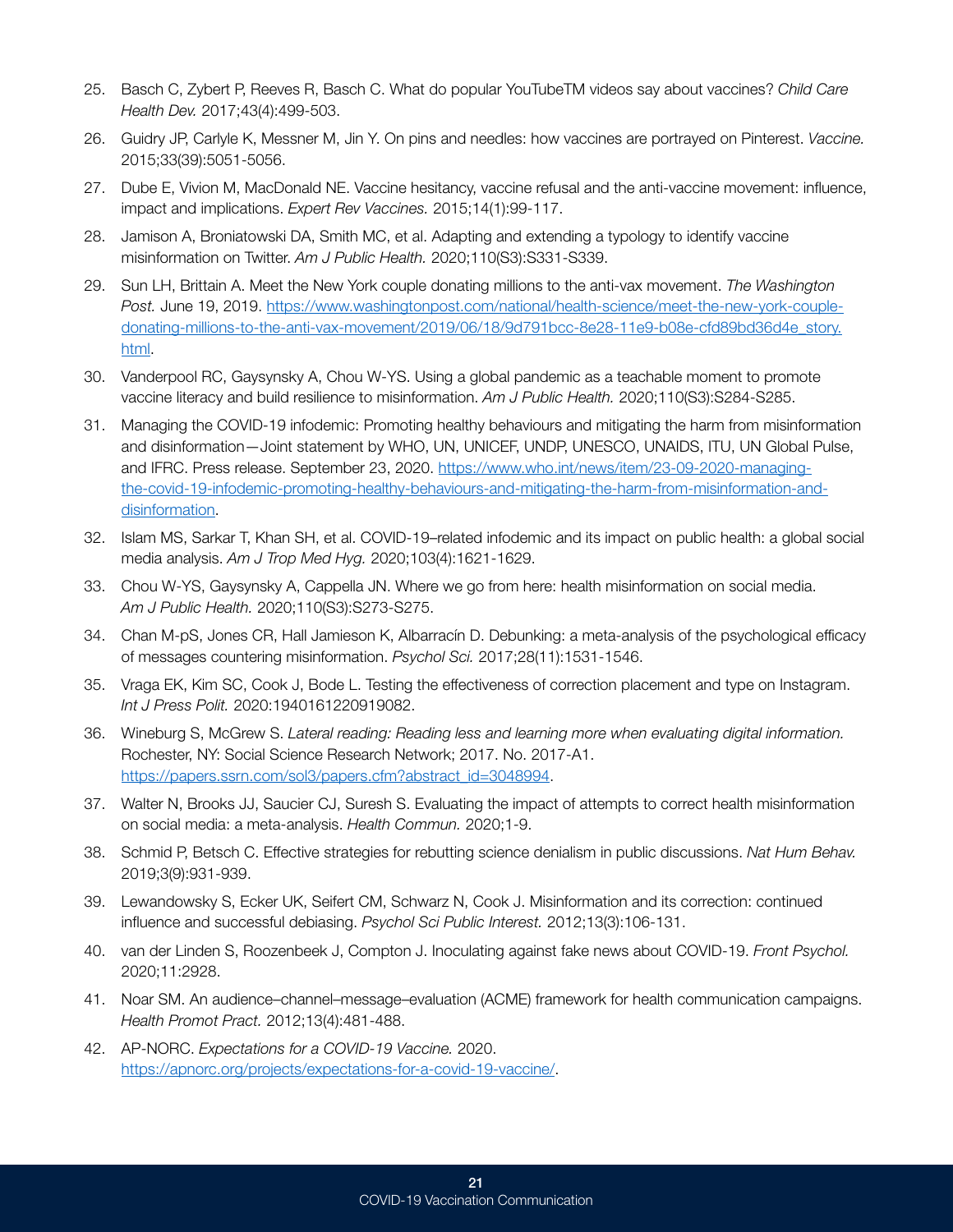- 43. Southwell BG, Kelly BJ, Bann CM, Squiers LB, Ray SE, McCormack LA. Mental models of infectious diseases and public understanding of COVID-19 prevention. *Health Commun.* 2020:1-4.
- 44. Tai DBG, Shah A, Doubeni CA, Sia IG, Wieland ML. The disproportionate impact of COVID-19 on racial and ethnic minorities in the United States. *Clin Infect Dis.* 2020.
- 45. Jaklevic MC. Researchers strive to recruit hard-hit minorities into COVID-19 vaccine trials. *JAMA.* 2020.
- 46. COVID-19 vaccination program interim playbook for jurisdiction operatons. Centers for Disease Control and prevention. October 29, 2020. Accessed December 6, 2020.
- 47. National Academies of Sciences Engineering and Medicine. *Framework for equitable allocation of COVID-19 vaccine.* National Academies Press; 2020. [https://www.nationalacademies.org/our-work/a-framework-for](https://www.nationalacademies.org/our-work/a-framework-for-equitable-allocation-of-vaccine-for-the-novel-coronavirus#sectionPublications)[equitable-allocation-of-vaccine-for-the-novel-coronavirus#sectionPublications](https://www.nationalacademies.org/our-work/a-framework-for-equitable-allocation-of-vaccine-for-the-novel-coronavirus#sectionPublications).
- 48. Dooling K, McClung N, Chamberland M, et al. The Advisory Committee on Immunization Practices' Interim Recommendation for Allocating Initial Supplies of COVID-19 Vaccine — United States, 2020. *Morbidity and Mortality Weekly Report;* 2020. [https://www.cdc.gov/mmwr/volumes/69/wr/mm6949e1.htm.](https://www.cdc.gov/mmwr/volumes/69/wr/mm6949e1.htm)
- 49. Rowland C. Doctors and nurses want more data before championing vaccines to end the pandemic. *The Washington Post.* 2020.

[https://www.washingtonpost.com/business/2020/11/21/vaccines-advocates-nurses-doctors-coronavirus/.](https://www.washingtonpost.com/business/2020/11/21/vaccines-advocates-nurses-doctors-coronavirus/)

- *50. COVID-19 (Coronavirus Disease)—People with Certain Medical Conditions*. National Center for Immunization and Respiratory Diseases; 2020. [https://www.cdc.gov/coronavirus/2019-ncov/need-extra-precautions/people](https://www.cdc.gov/coronavirus/2019-ncov/need-extra-precautions/people-with-medical-conditions.html)[with-medical-conditions.html.](https://www.cdc.gov/coronavirus/2019-ncov/need-extra-precautions/people-with-medical-conditions.html) Updated December 1, 2020. Accessed December 7, 2020.
- 51. Gavin K. Over half of adults over 50 say they'll get vaccinated against COVID-19, but many will want to wait. M Health Lab Web site. [https://labblog.uofmhealth.org/rounds/over-half-of-adults-over-50-say-theyll-get](https://labblog.uofmhealth.org/rounds/over-half-of-adults-over-50-say-theyll-get-vaccinated-against-covid-19-but-many-will-want-to)[vaccinated-against-covid-19-but-many-will-want-to](https://labblog.uofmhealth.org/rounds/over-half-of-adults-over-50-say-theyll-get-vaccinated-against-covid-19-but-many-will-want-to). Published 2020. Accessed December 7, 2020.
- 52. Brashier NM, Schacter DL. Aging in an era of fake news. *Curr Dir Psychol Sci.* 2020:0963721420915872.
- 53. Macias Gil R, Marcelin JR, Zuniga-Blanco B, Marquez C, Mathew T, Piggott DA. COVID-19 pandemic: disparate health impact on the Hispanic/Latinx population in the United States. *J Infect Dis.* 2020;222(10):1592-1595.
- 54. Freimuth VS, Jamison AM, An J, Hancock GR, Quinn SC. Determinants of trust in the flu vaccine for African Americans and Whites. *Soc Sci Med.* 2017;193:70-79.
- 55. McKenzie KC, Mishori R. Releasing migrants from detention during the COVID-19 pandemic. *J Gen Intern Med.*  2020;35(9):2765-2766.
- *56. COVID-19 in children and teens.* National Center for Immunization and Respiratory Diseases; 2020. Updated September 17, 2020. Accessed December 7, 2020. [https://www.cdc.gov/coronavirus/2019-ncov/daily-life-coping/children/symptoms.html.](https://www.cdc.gov/coronavirus/2019-ncov/daily-life-coping/children/symptoms.html)
- 57. Zambrano LD, Ellington S, Strid P, et al. Update: characteristics of symptomatic women of reproductive age with laboratory-confirmed SARS-CoV-2 infection by pregnancy status—United States, January 22–October 3, 2020. *Morb Mortal Wkly Rep.* 2020;69(44):1641.
- 58. Adhikari EH, Moreno W, Zofkie AC, et al. Pregnancy outcomes among women with and without severe acute respiratory syndrome Coronavirus 2 infection. *JAMA network open.* 2020;3(11):e2029256-e2029256.
- 59. Kilich E, Dada S, Francis MR, et al. Factors that influence vaccination decision-making among pregnant women: a systematic review and meta-analysis. *PLoS One.* 2020;15(7):e0234827.
- 60. Wan W. Coronavirus vaccines face trust gap in Black and Latino communities, study finds. *The Washington Post.* 2020. <https://www.washingtonpost.com/health/2020/11/23/covid-vaccine-hesitancy/>.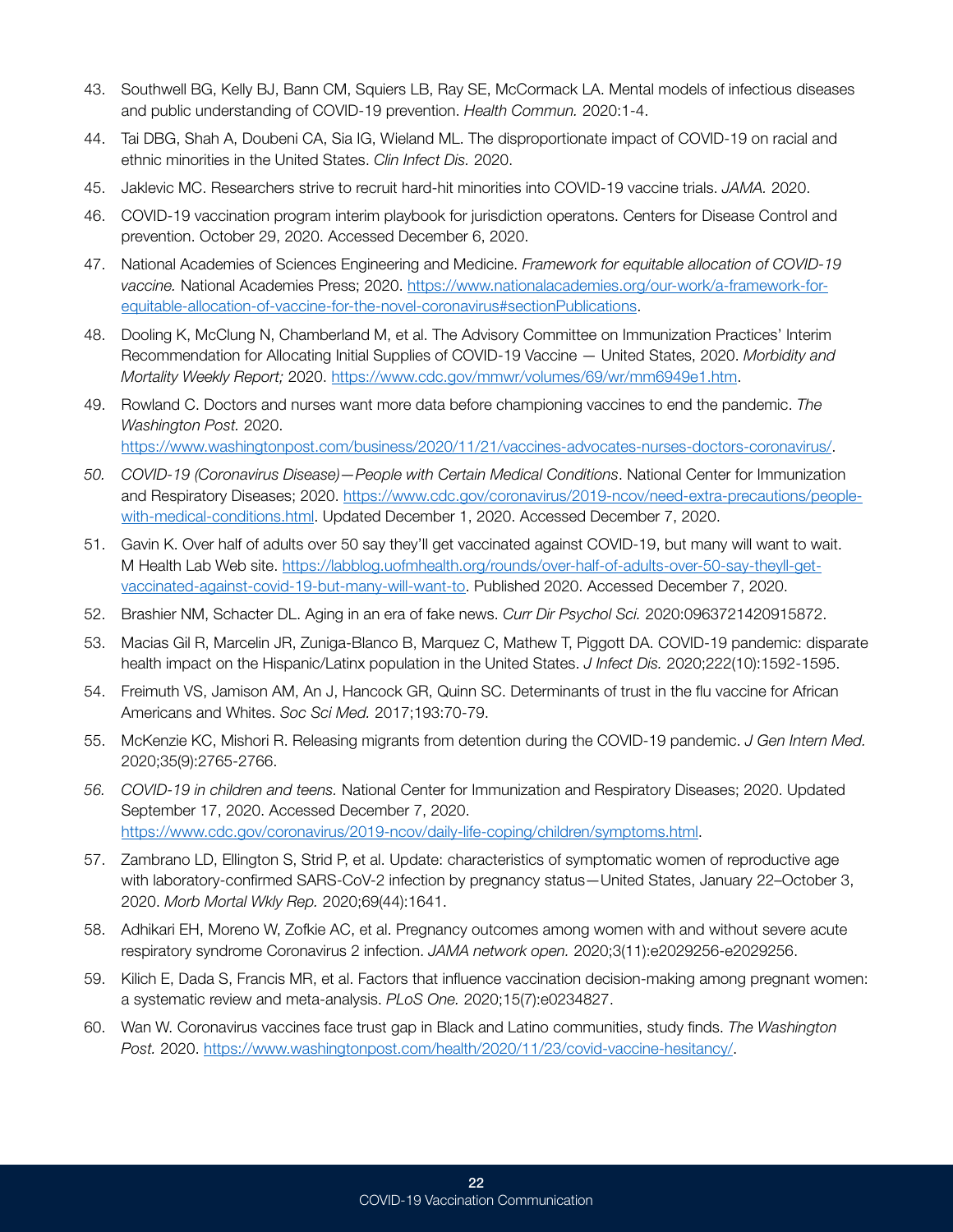- 61. Bonnevie E, Rosenberg SD, Kummeth C, Goldbarg J, Wartella E, Smyser J. Using social media influencers to increase knowledge and positive attitudes toward the flu vaccine. *PLoS One.* 2020;15(10):e0240828.
- 62. Anderson RM, Vegvari C, Truscott J, Collyer BS. Challenges in creating herd immunity to SARS-CoV-2 infection by mass vaccination. *The Lancet.* 2020;396(10263):1614-1616.
- 63. Bartsch SM, O'Shea KJ, Ferguson MC, et al. Vaccine efficacy needed for a COVID-19 coronavirus vaccine to prevent or stop an epidemic as the sole intervention. *Am J Prev Med.* 2020;59(4):493-503.
- 64. Ball K, Jeffery RW, Abbott G, McNaughton SA, Crawford D. Is healthy behavior contagious: associations of social norms with physical activity and healthy eating. *Int J Behav Nutr Phys Act.* 2010;7(1):86.
- 65. Rimal RN, Real K. How behaviors are influenced by perceived norms: a test of the theory of normative social behavior. *Communic Res.* 2005;32(3):389-414.
- 66. Thaler RH, Sunstein CR, Balz JP. Choice architecture. In: Shafir E, ed. *The Behavioral Foundations of Public Policy.* Princeton, NJ: Princeton University Press; 2013: 428-439.
- 67. Giubilini A. Vaccination policies and the principle of least restrictive alternative: an intervention ladder. In: The Ethics of Vaccination. Springer; 2019:59-93.
- 68. Meeker D, Goldberg J, Kim KK, et al. Patient Commitment to Health (PACT-Health) in the heart failure population: a focus group study of an active communication framework for patient-centered health behavior change. *J Med Internet Res.* 2019;21(8):e12483.
- 69. Vlaev I, King D, Darzi A, Dolan P. Changing health behaviors using financial incentives: a review from behavioral economics. *BMC Public Health.* 2019;19(1):1-9.
- 70. Kullgren JT, Williams GC, Resnicow K, et al. The promise of tailoring incentives for healthy behaviors. *Int J Workplace Health Manag.* 2016;9(1):2-16.
- 71. Kreuter MW, McClure SM. The role of culture in health communication. *Annu Rev Public Health.* 2004;25:439- 455.
- 72. Huang Y, Shen F. Effects of cultural tailoring on persuasion in cancer communication: a meta-analysis. *J Commun.* 2016;66(4):694-715.
- 73. Chou W-YS, Budenz A. Considering emotion in COVID-19 vaccine communication: addressing vaccine hesitancy and fostering vaccine confidence. *Health Commun.* 2020;1-5.
- 74. Gigerenzer G, Gaissmaier W, Kurz-Milcke E, Schwartz LM, Woloshin S. Helping doctors and patients make sense of health statistics. *Psychol Sci Public Interest.* 2007;8(2):53-96.
- 75. Shen F, Sheer VC, Li R. Impact of narratives on persuasion in health communication: a meta-analysis. *J Advert.*  2015;44(2):105-113.
- 76. Lipsey AF, Waterman AD, Wood EH, Balliet W. Evaluation of first-person storytelling on changing health-related attitudes, knowledge, behaviors, and outcomes: a scoping review. *Patient Educ Couns.* 2020.
- 77. Braddock K, Dillard JP. Meta-analytic evidence for the persuasive effect of narratives on beliefs, attitudes, intentions, and behaviors. *Commun Monogr.* 2016;83(4):446-467.